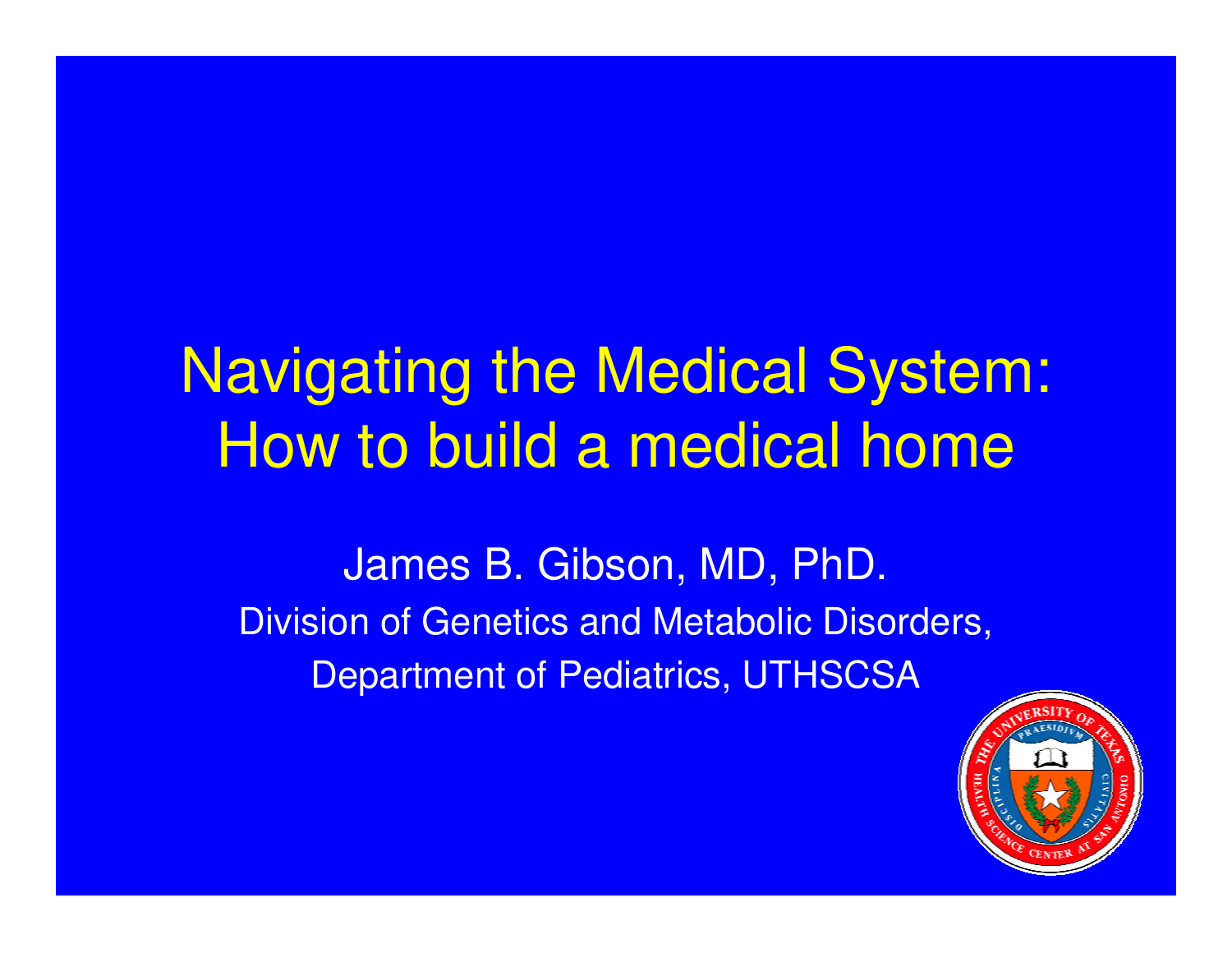# **Outline**

- Origin of the concept
- Components of a Medical Home
- Who is involved in a medical home
- Coordination: more than a balancing act
- What is actually happening
- What should families do?
- What can families do?
- References for families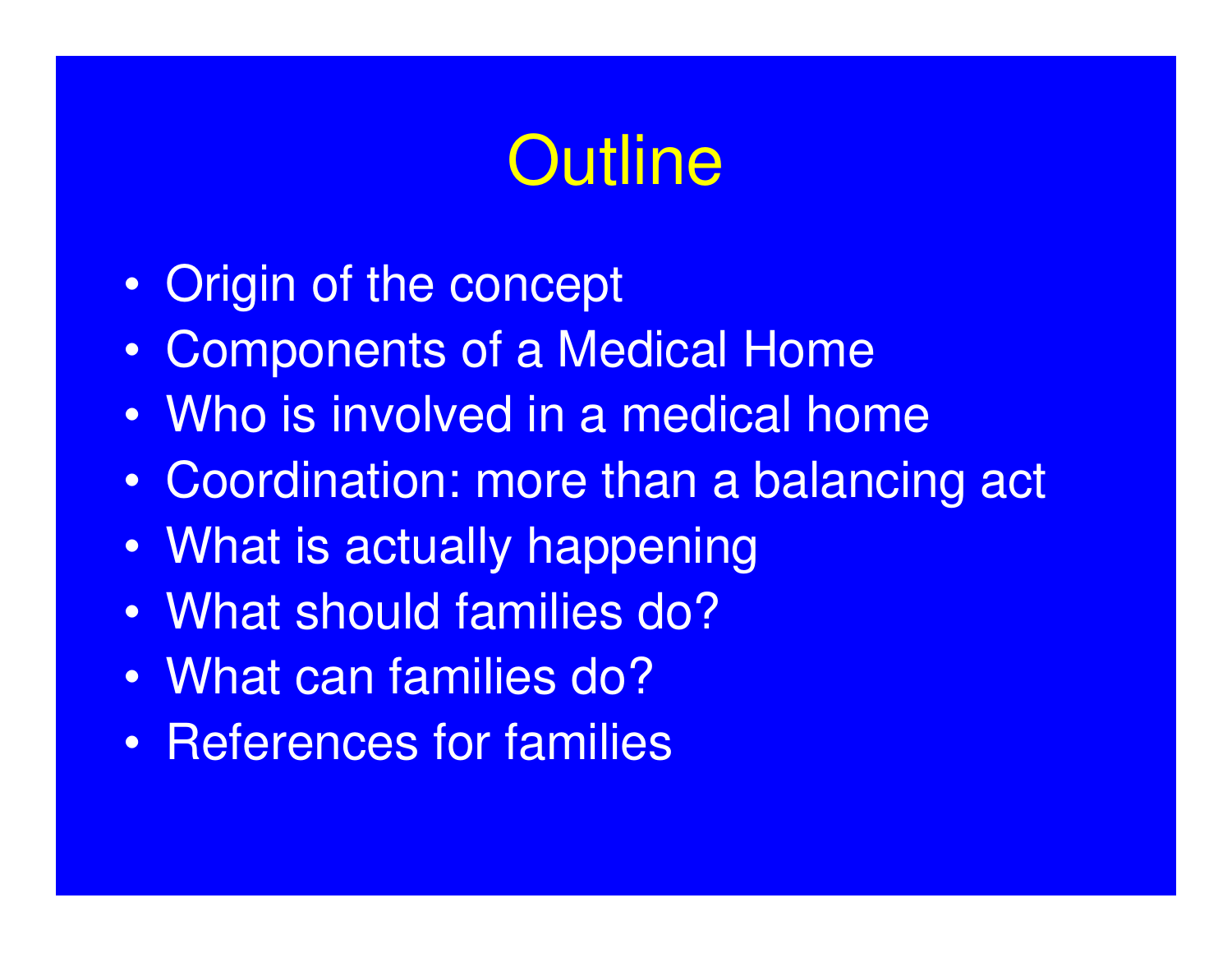## Concept of a Medical Home

- Children are not small adults – Children develop skills as well as grow • Children are a vulnerable population – They are dependent on adults for their needs – Dependence usually decreases over years
- Society values healthy children
- Some children have special health needs
- Society may cooperate with efforts to improve the health of children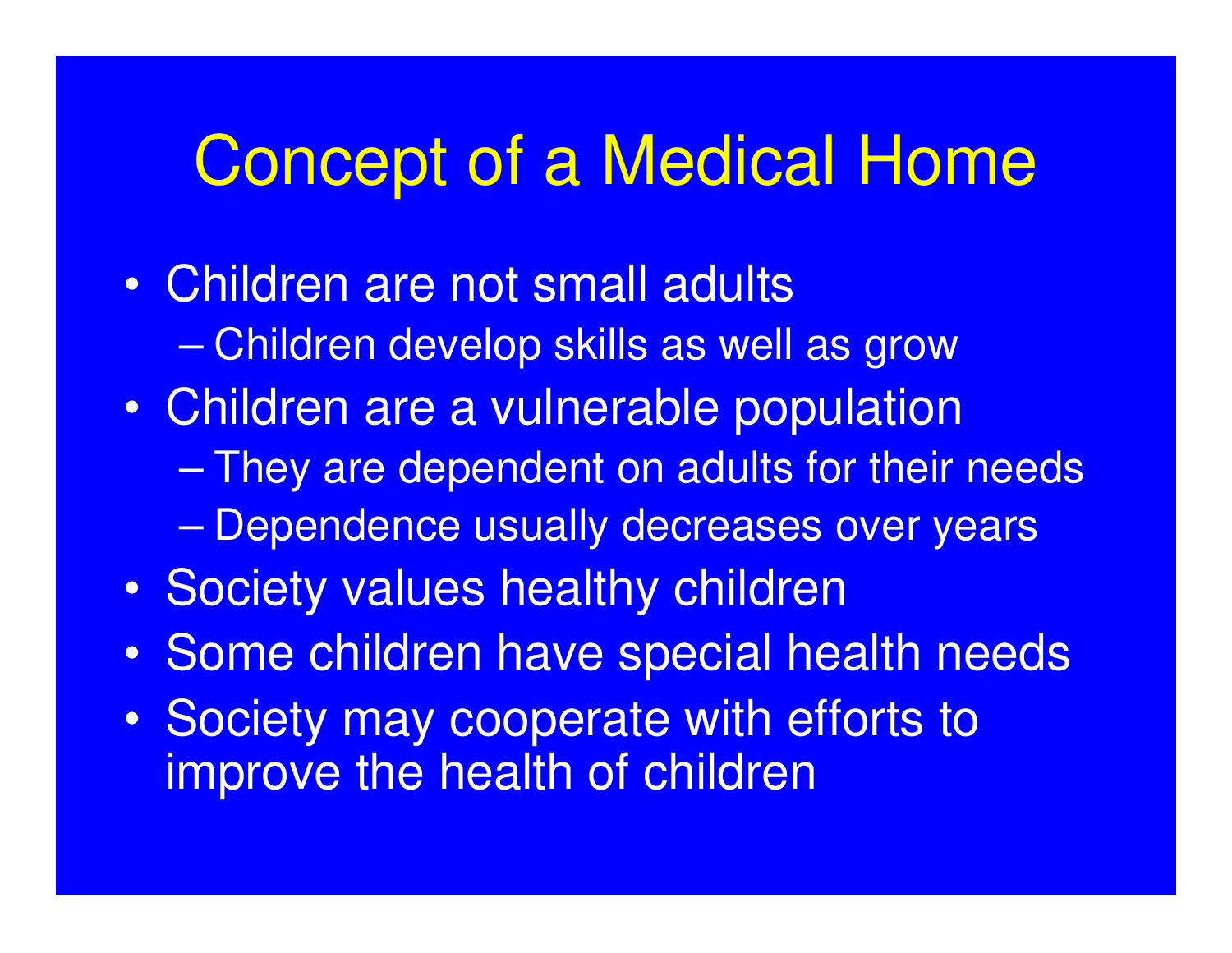## Medical Home

- Healthy People 2010
	- Federal initiative to identify and resolve certain health care problems
	- Partnership of community resources, government and health care professionals
- American Academy of Pediatrics
	- Concept in 1980s
	- 1992 formal definition and characteristics
- Not yet achieved for many children
	- Target of 2010
	- Harder for some families than others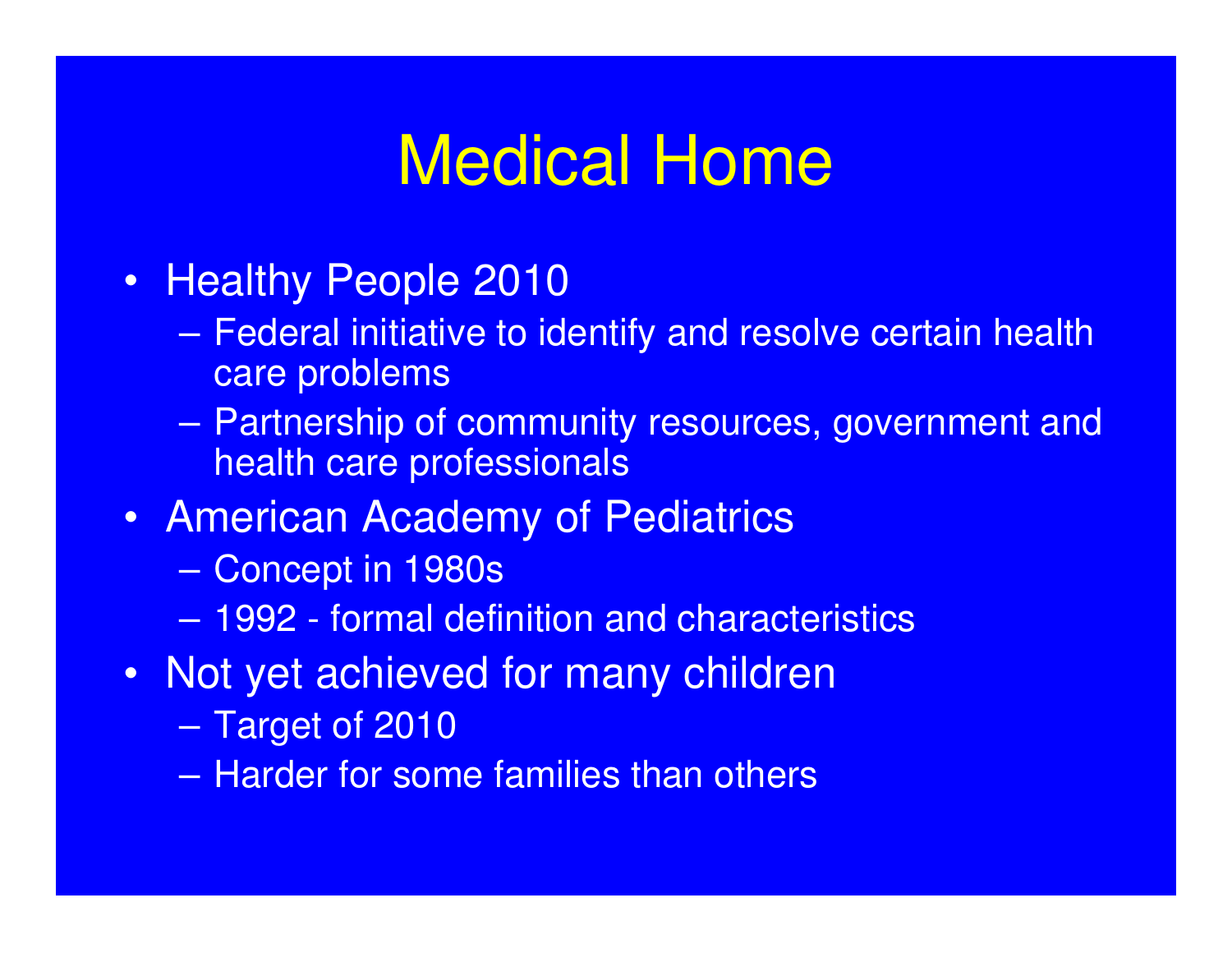## What is a Medical Home

• Not (necessarily) a physical place

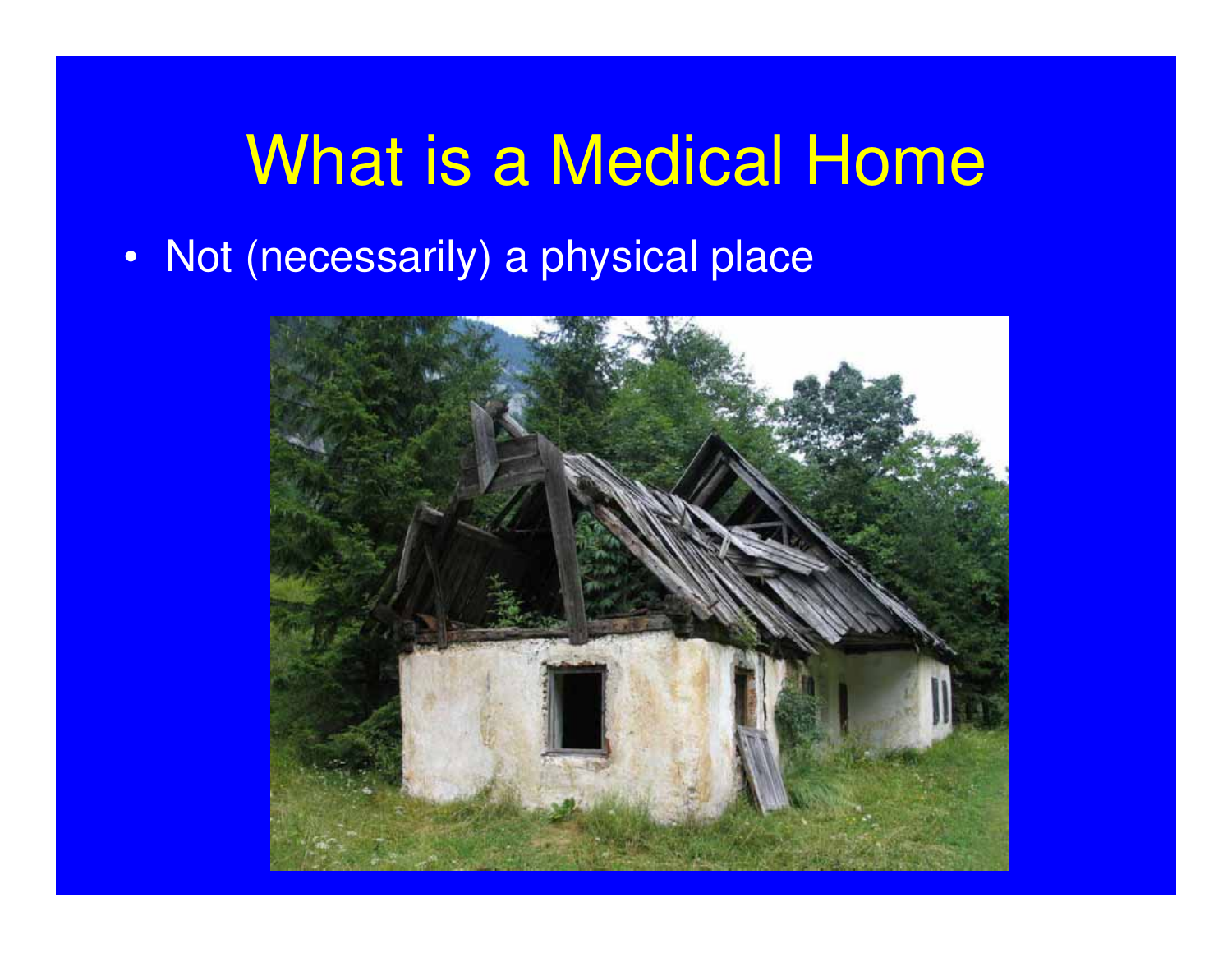# What is a Medical Home

#### • Is a source of primary care

- Accessible
- Family-centered
- Continuous
- Comprehensive
- Coordinated
- Compassionate
- Culturally effective
	- American Academy of Pediatrics Policy Statement,

**Pediatrics** 110: 184-186, 2002

- Team approach to providing comprehensive primary health care services
	- in a high-quality and cost-effective manner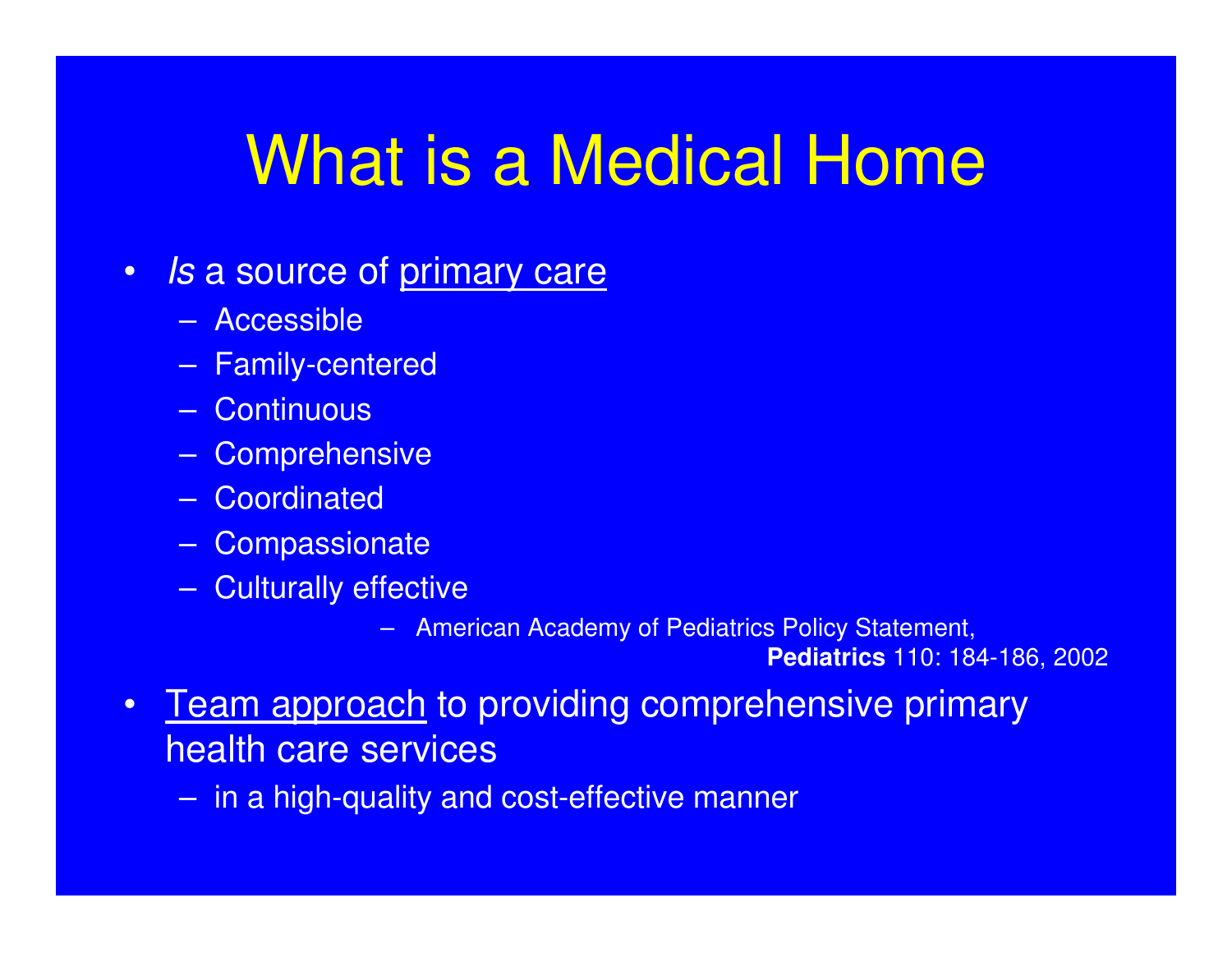### **Accessible**

- Care in your community
- All insurances, including Medicaid, accepted – Changes in insurance are accommodated
- The practice is accessible
	- by public transportation, where available
	- The practice is physically accessible and meets Americans with Disabilities Act requirements.
- Ability to speak directly to the physician when needed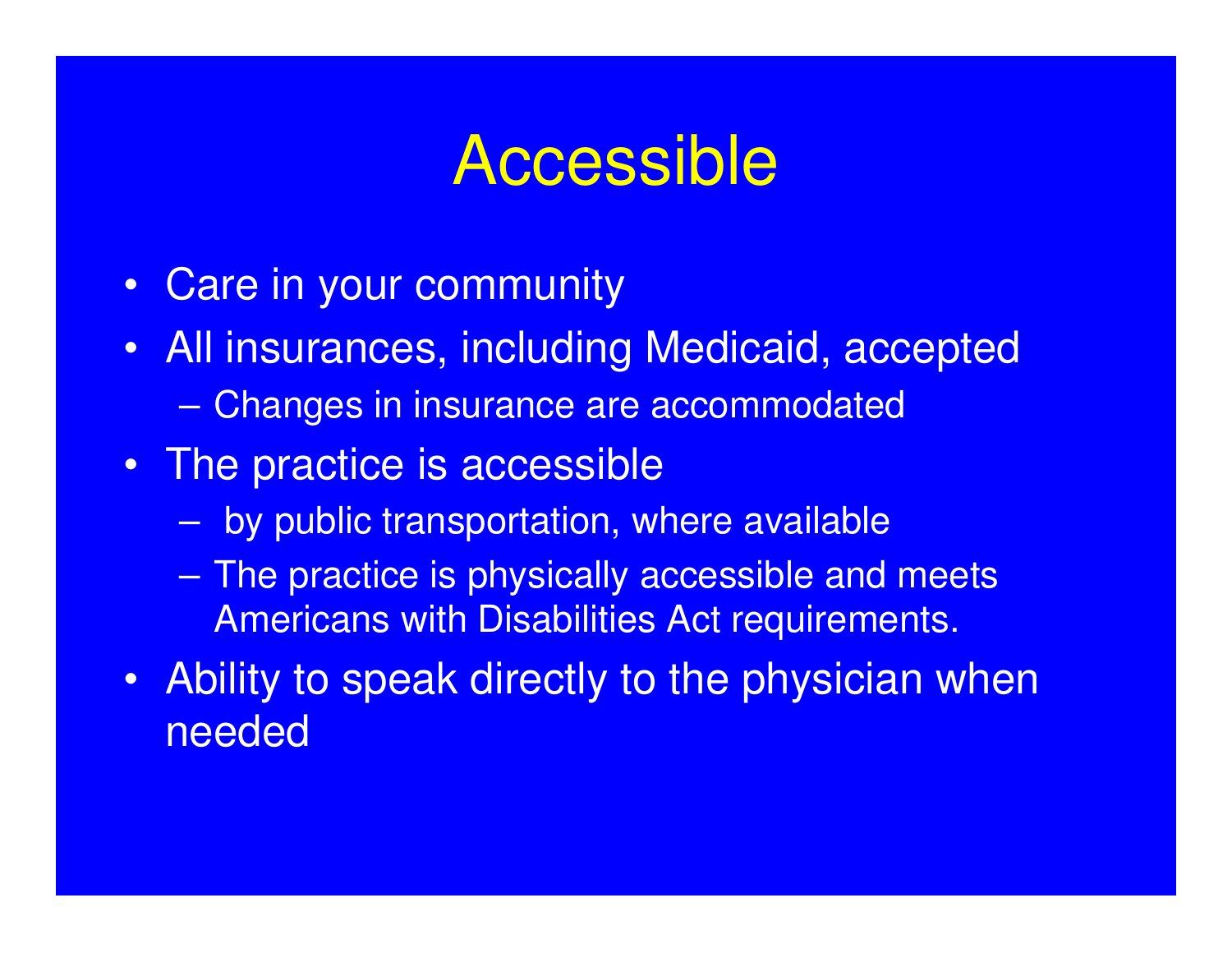# Family-Centered

- Medical home physician is known to the child or youth and family.
- Mutual responsibility and trust exists
	- between the patient and family and the medical home physician.
- Family is the principal caregiver
	- and center of strength and support for the child.
- Clear, unbiased, and complete information and options are shared on an ongoing basis with the family
- Families and youth are supported to play a central role in care coordination.
- Responsibility in decision making
	- shared by families, youth and physicians
- The family is the expert in their child's care,
	- youth are recognized as the experts in their own care.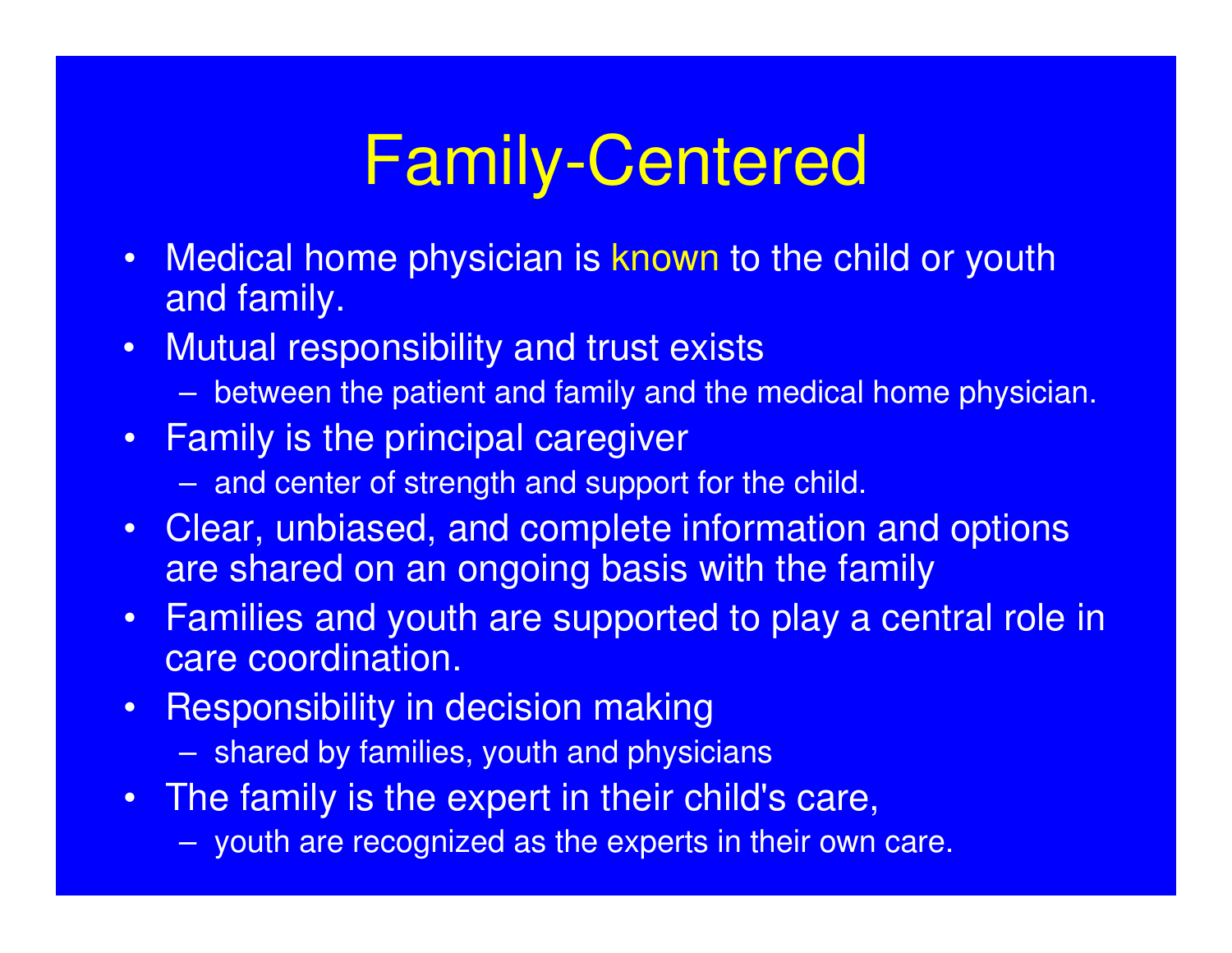## **Continuous**

- The same primary pediatric health care professionals are available
	- infancy through adolescence and young adulthood.

#### • Assistance with transitions

- developmentally appropriate health assessments and **counseling**
- available to the child or youth and family.
- The medical home physician participates to the fullest extent allowed in care and discharge planning when the child is hospitalized or care is provided at another facility or by another provider.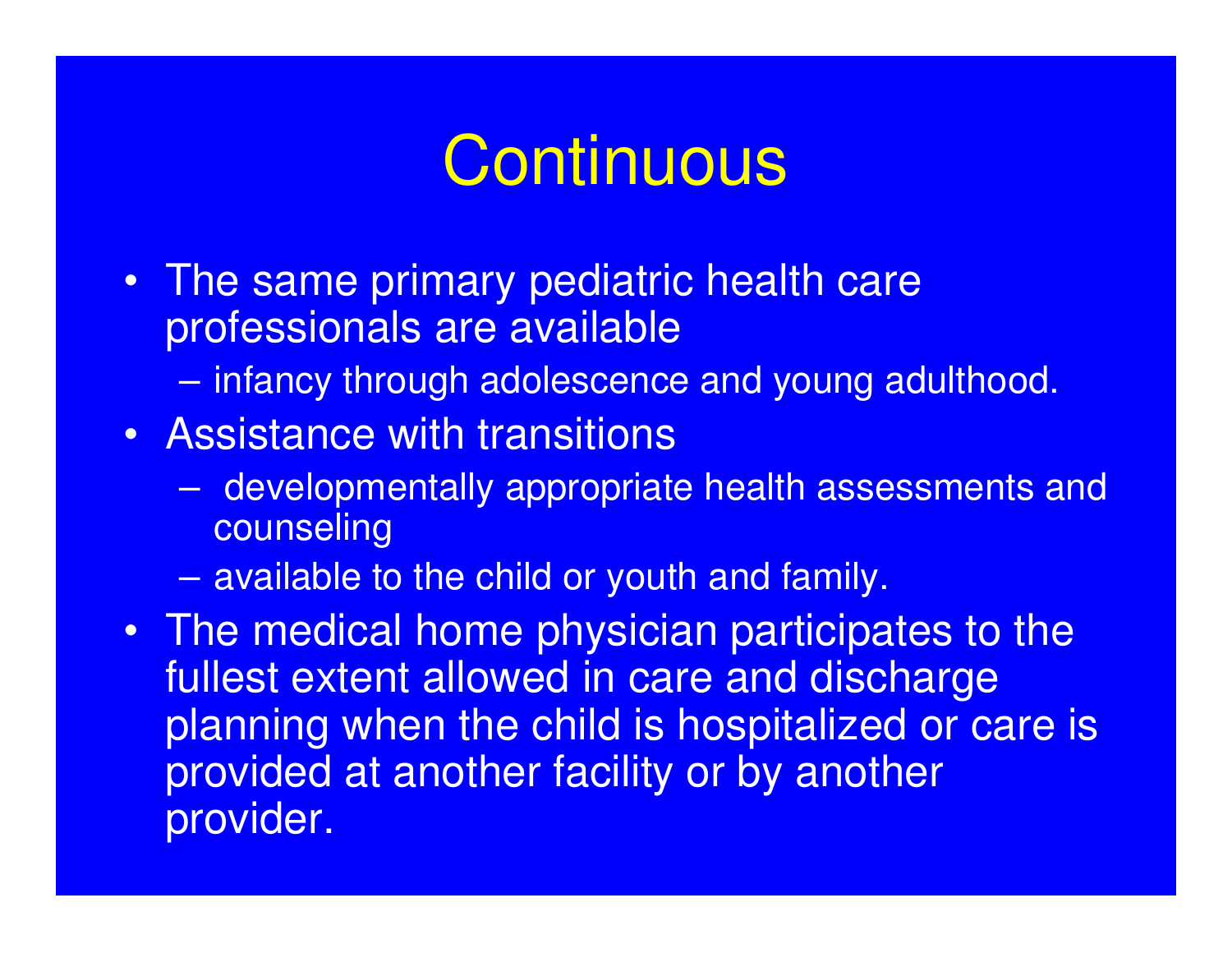# **Comprehensive**

- Care by a well-trained physician who is able to manage / facilitate essentially all aspects of care.
	- Ambulatory & inpatient care for ongoing and acute illnesses is ensured, 24 hrs x 7 days x 52 weeks a year
	- Preventive care is provided
	- Preventive, primary, and tertiary care needs addressed
- The physician advocates for the child, youth, and family
	- obtaining comprehensive care
	- sharing responsibility for the care that is provided.
- Medical, educational, developmental, psychosocial, and other service needs are identified and addressed
- Information re private insurance and public resources
- Extra time for an office visit is scheduled for children with special health care needs, when indicated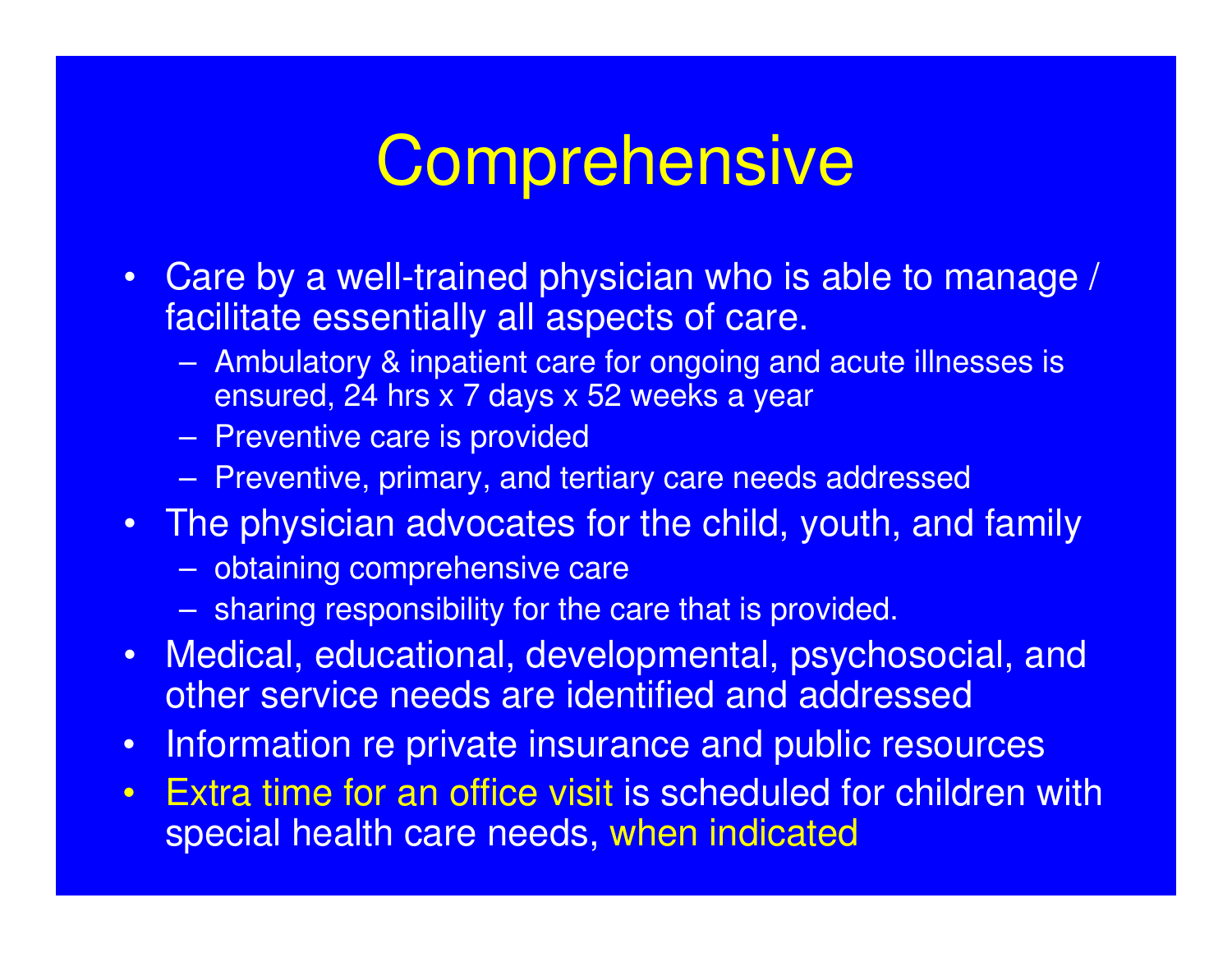# Coordinated 1

- A plan of care is developed by the physician, child or youth, and family
	- shared with other providers, agencies, and organizations involved with the care of the patient
- Care among multiple providers is coordinated through the medical home
- Families linked to support groups & other family resources
- A central record or database containing all pertinent medical information
	- hospitalizations and specialty care
	- maintained at the practice
	- accessible, but confidentiality is preserved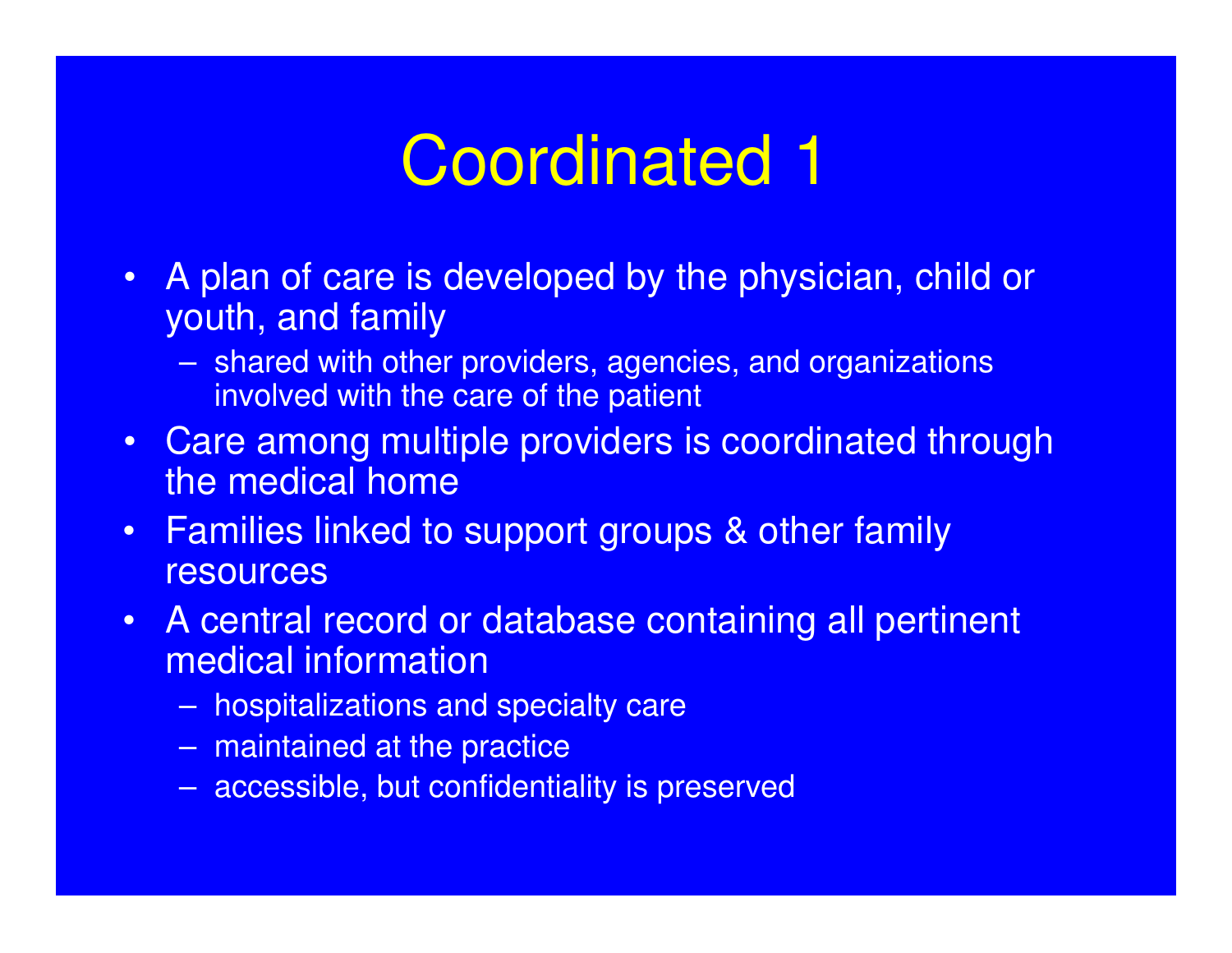## Coordinated 2

- The medical home physician:
	- Shares information among the child or youth, family, and consultant
		- provides specific reason for referral to appropriate pediatric medical subspecialists, surgical specialists, and mental health/developmental professionals.
	- Upon referral, assists the child, youth and family in communicating clinical issues
	- Evaluates and interprets the consultant's recommendations for the child or youth and family
		- in consultation with them and subspecialists, implements recommendations that are indicated and appropriate.
- Care plan is coordinated with educational and other community organizations
	- to ensure that special health needs of the individual child are addressed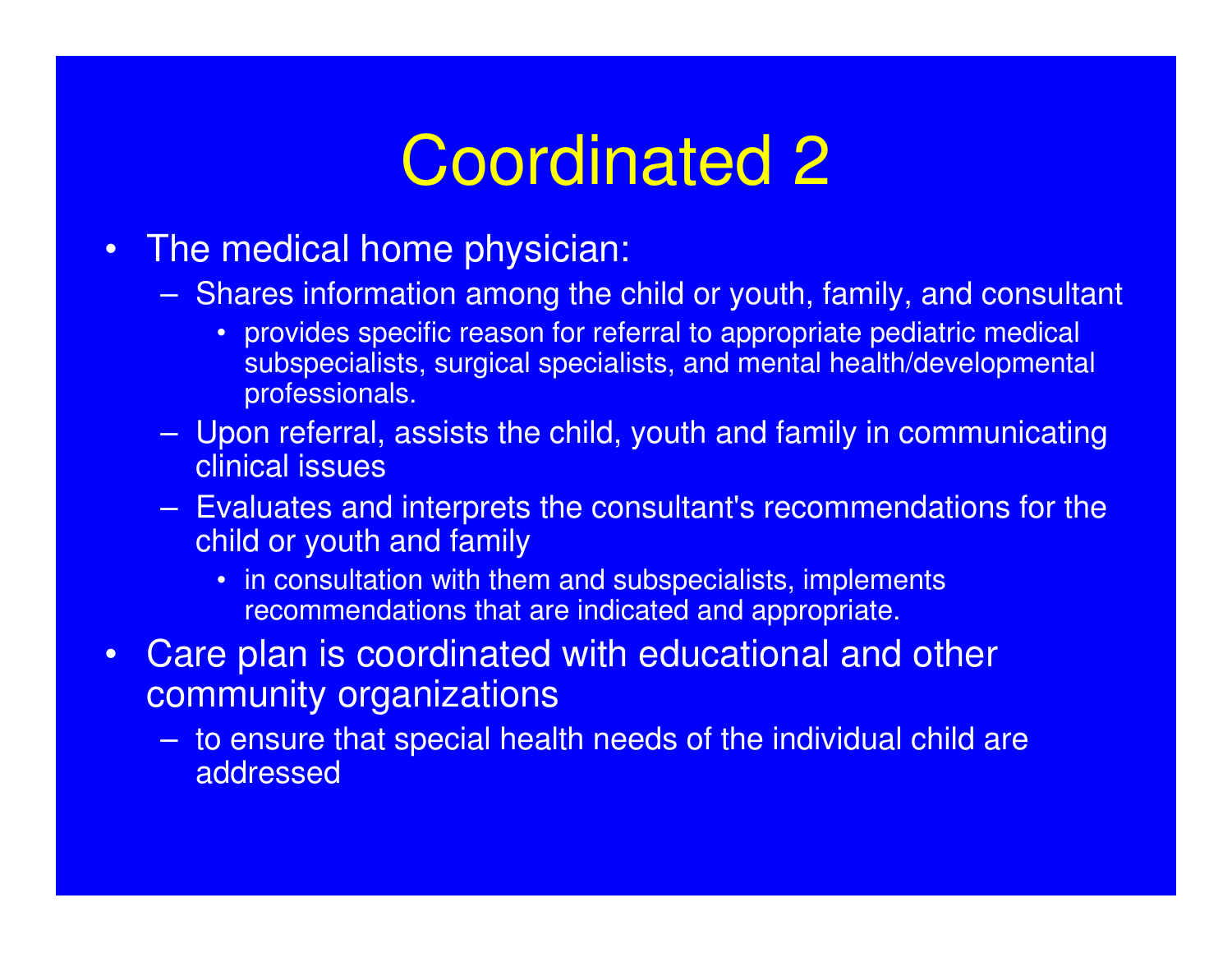## **Compassionate**

- Concern for the well-being of the child or youth and family
	- expressed and demonstrated in verbal and nonverbal interactions
- Efforts are made to understand and empathize
	- with the feelings and perspectives
		- of the family
		- of the child or youth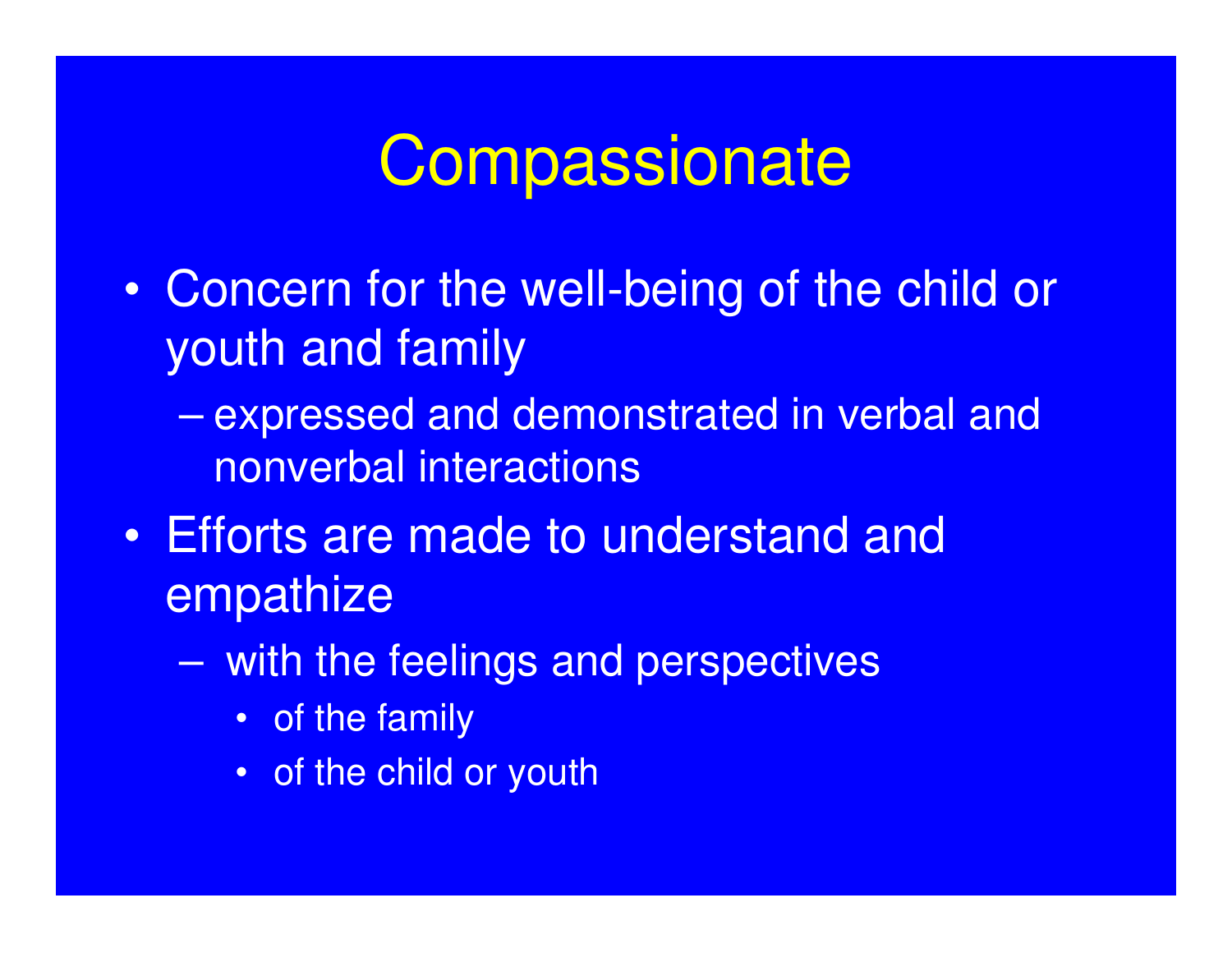# Culturally Effective

• The child's and family's cultural background, including beliefs, rituals, and customs, are recognized, valued, and respected

– incorporated into the care plan.

- All efforts are made to ensure that the child or youth and family understand the results of the medical encounter and the care plan
	- including the provision of (para)professional translators or interpreters, as needed.
- Written materials are provided in the family's primary language
	- Problem for many genetic diseases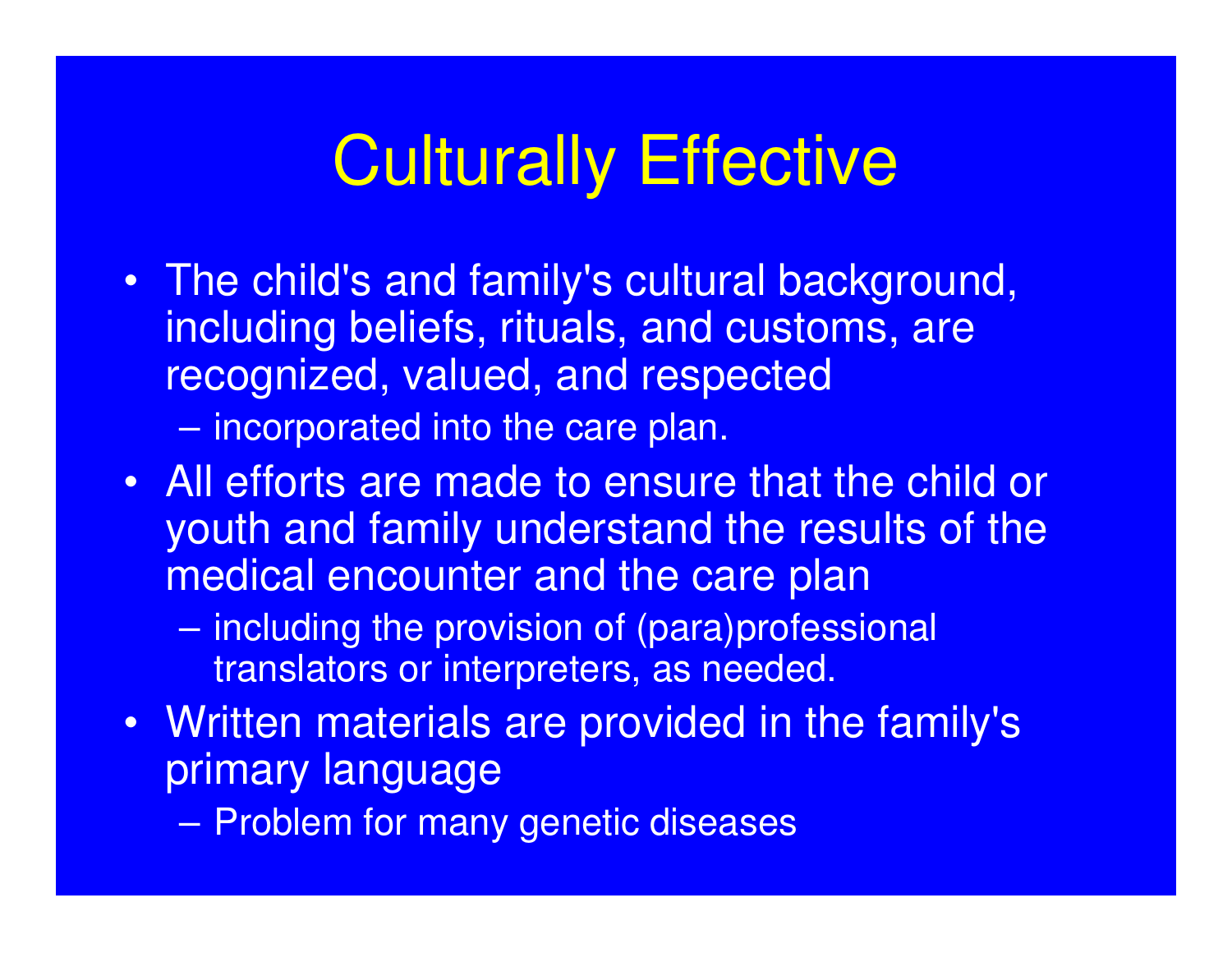

Non-Ideal Medical Home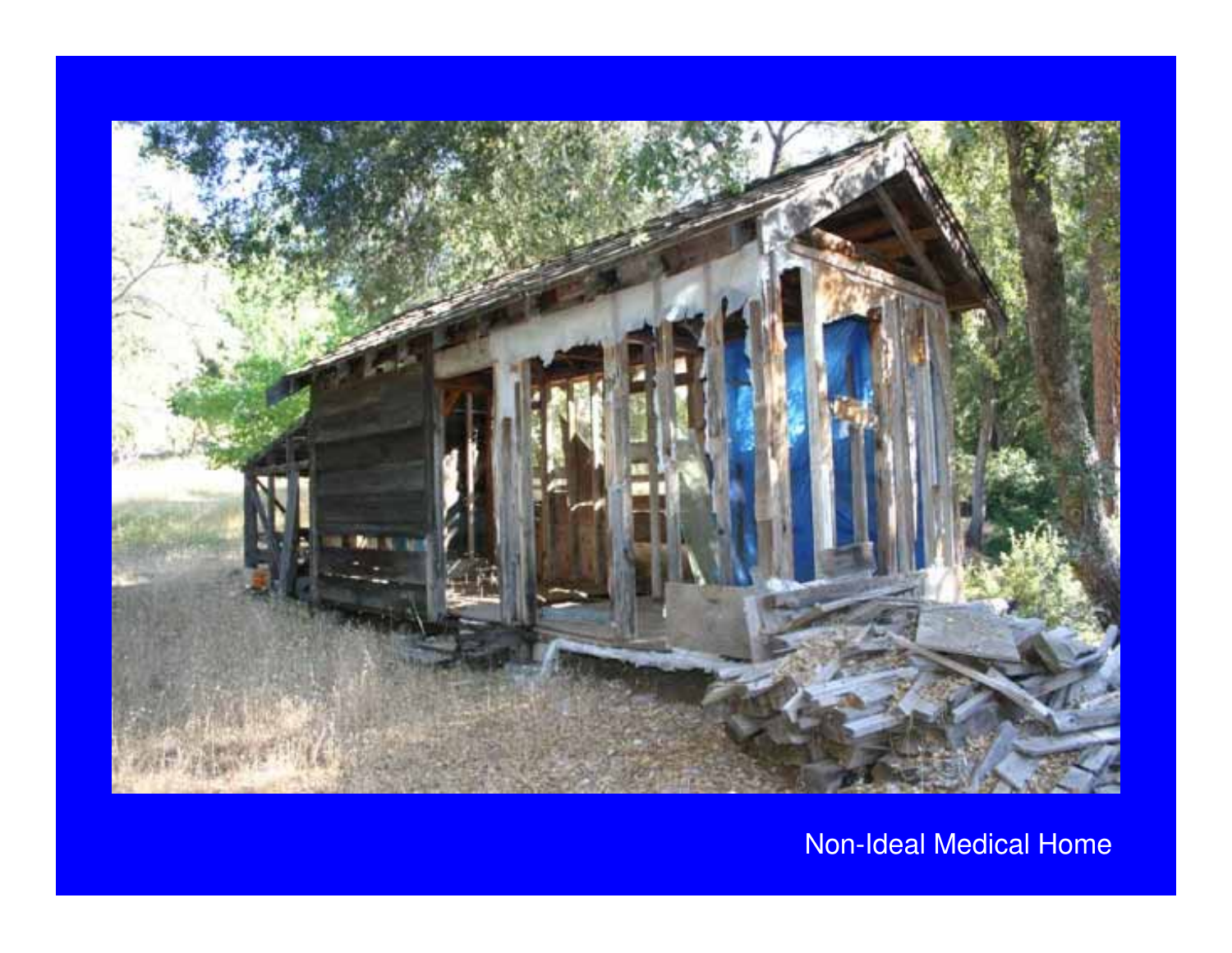## Benefits of a Medical Home

- Increased patient and family satisfaction
- Establishment of a forum for problem solving
- Improved coordination of care
- Enhanced efficiency for children and family
- Efficient use of limited resources
- Increased professional satisfaction
- Increased wellness resulting from comprehensive care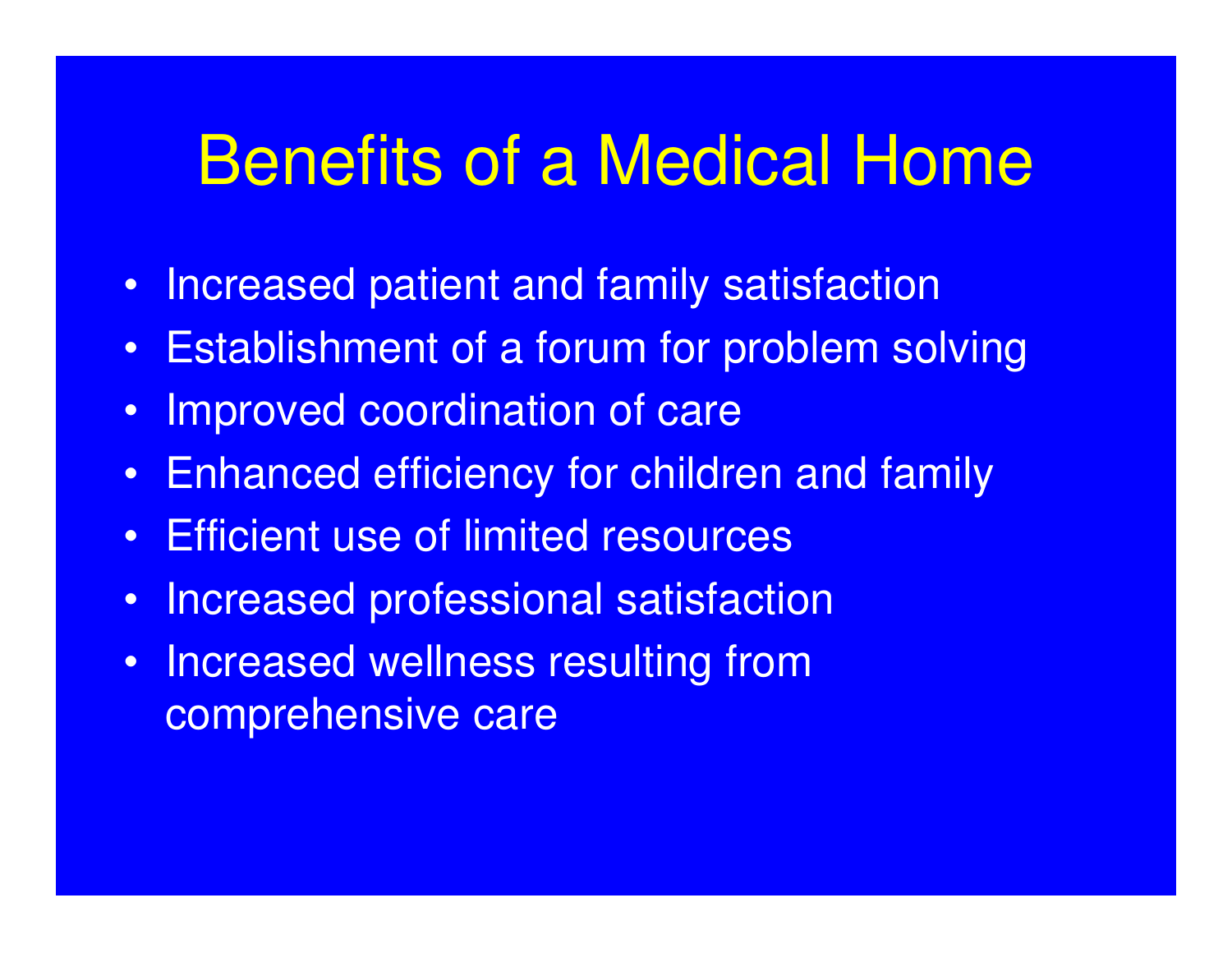### Who needs a Medical Home?

• Medical homes are especially important for children with special health care needs and their families.

· However, all children benefit from coordinated, family-centered care.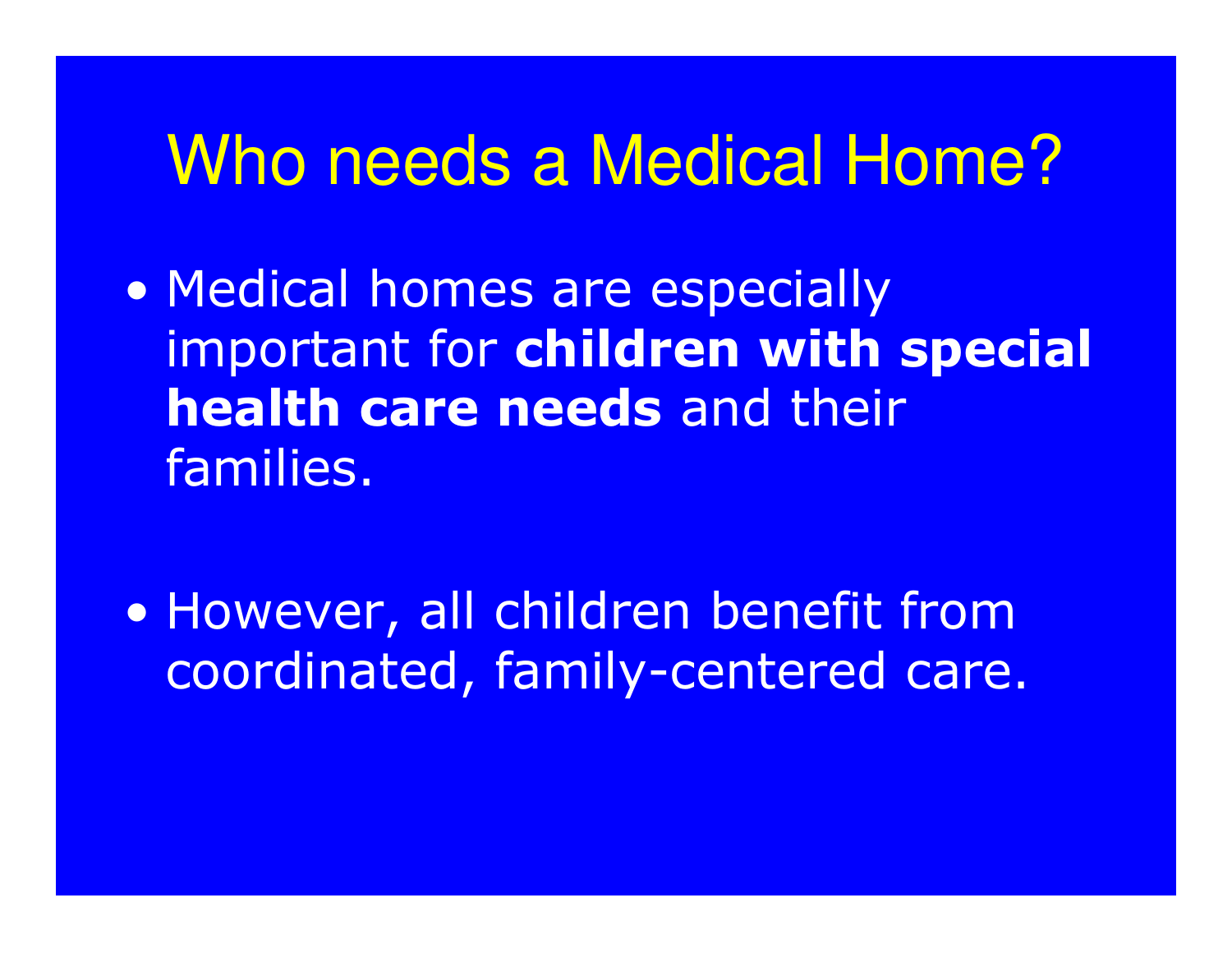# Children with Special Health Care Needs

- Children who have or are at increased risk for a chronic physical, developmental, behavioral, or emotional condition
- And who also require health and related services of a type or amount beyond that required by children generally.
- From DHHS, Maternal Child Health Bureau,1997
	- Adopted by the AAP six years after the medical home concept
		- McPherson M, Arango P, Fox HB, A new definition of children with special health care needs. Pediatrics 1998; 102:137-140
- Broad Definition
	- covers asthma, diabetes as well as genetic disease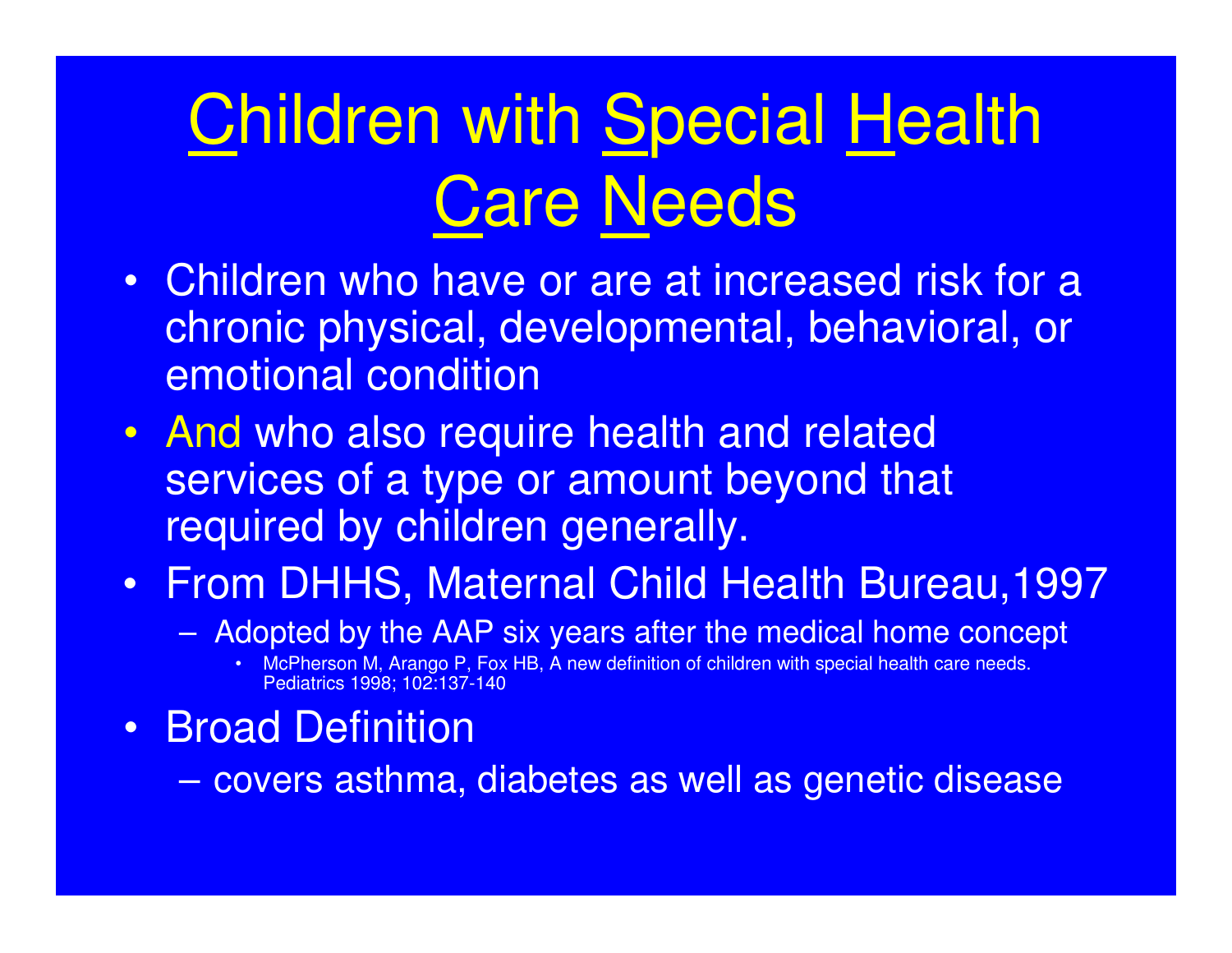

Medical Home Construction?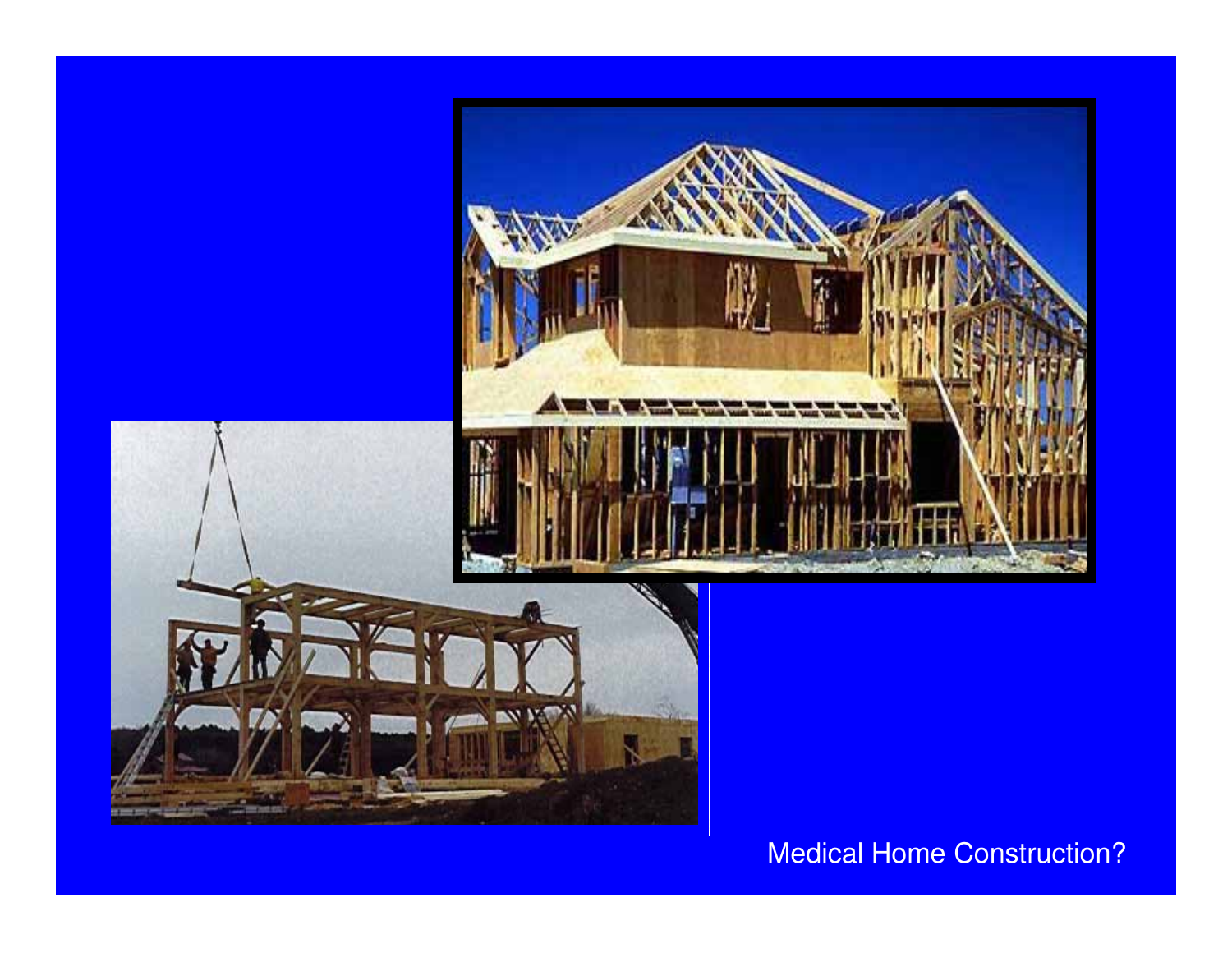## A Home Under Construction

- Assuring that all children with chronic health care conditions or disabilities have a medical home by 2010 is a goal for:
	- the US Maternal and Child Health Bureau
	- the American Academy of Pediatrics
	- each state's Department of Health or Maternal-Child **Services**
- Families can accelerate the building schedule
	- Individually
	- As community members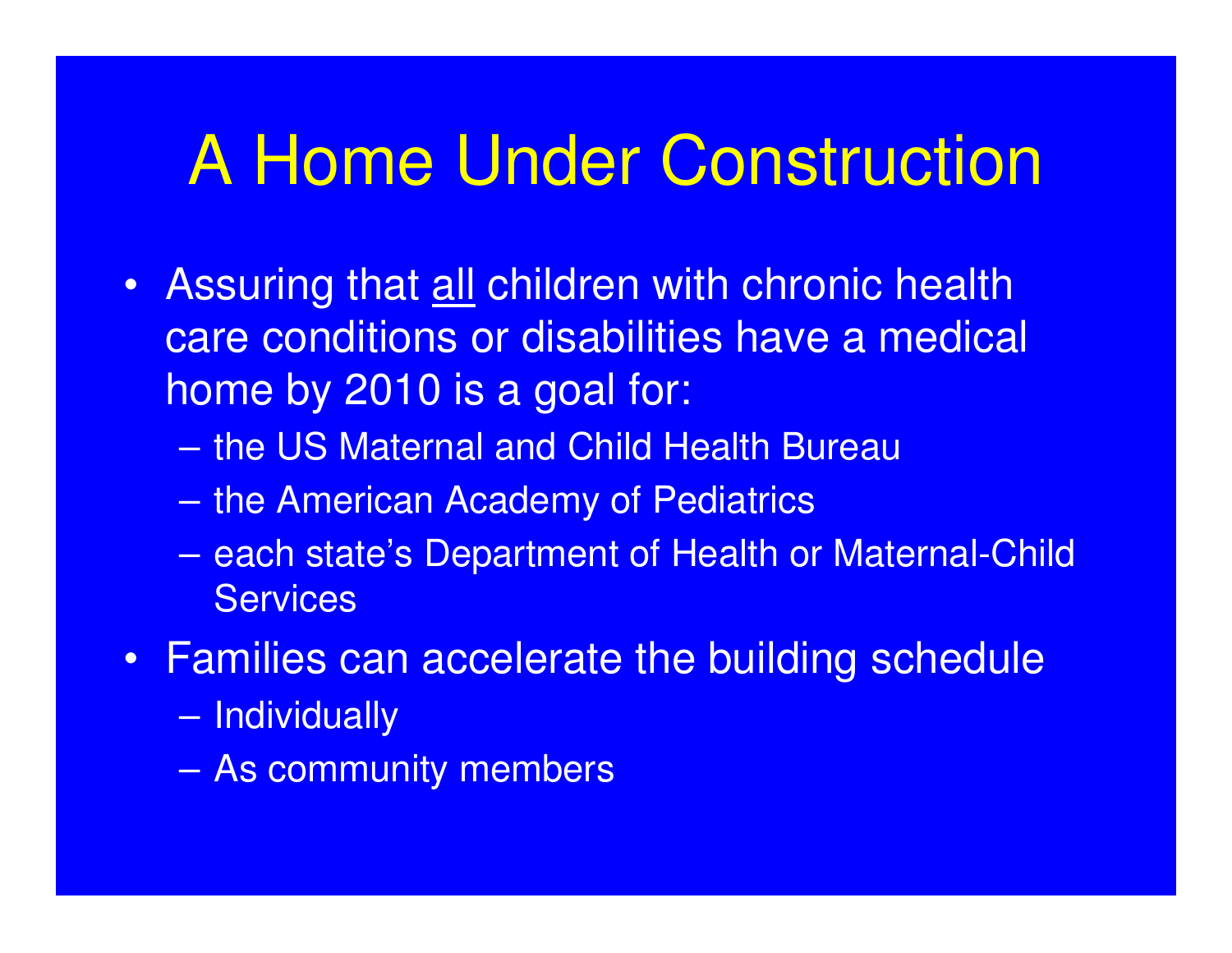# A Trusting Partnership

- . Involves the child or youth, his or her family, primary care physician, and other health professionals
	- based on mutual responsibility and respect for each other's expertise
- Partners share complete information with each other
- Together, families, health care professionals and community service providers identify and access all medical and non-medical services needed to help the child and family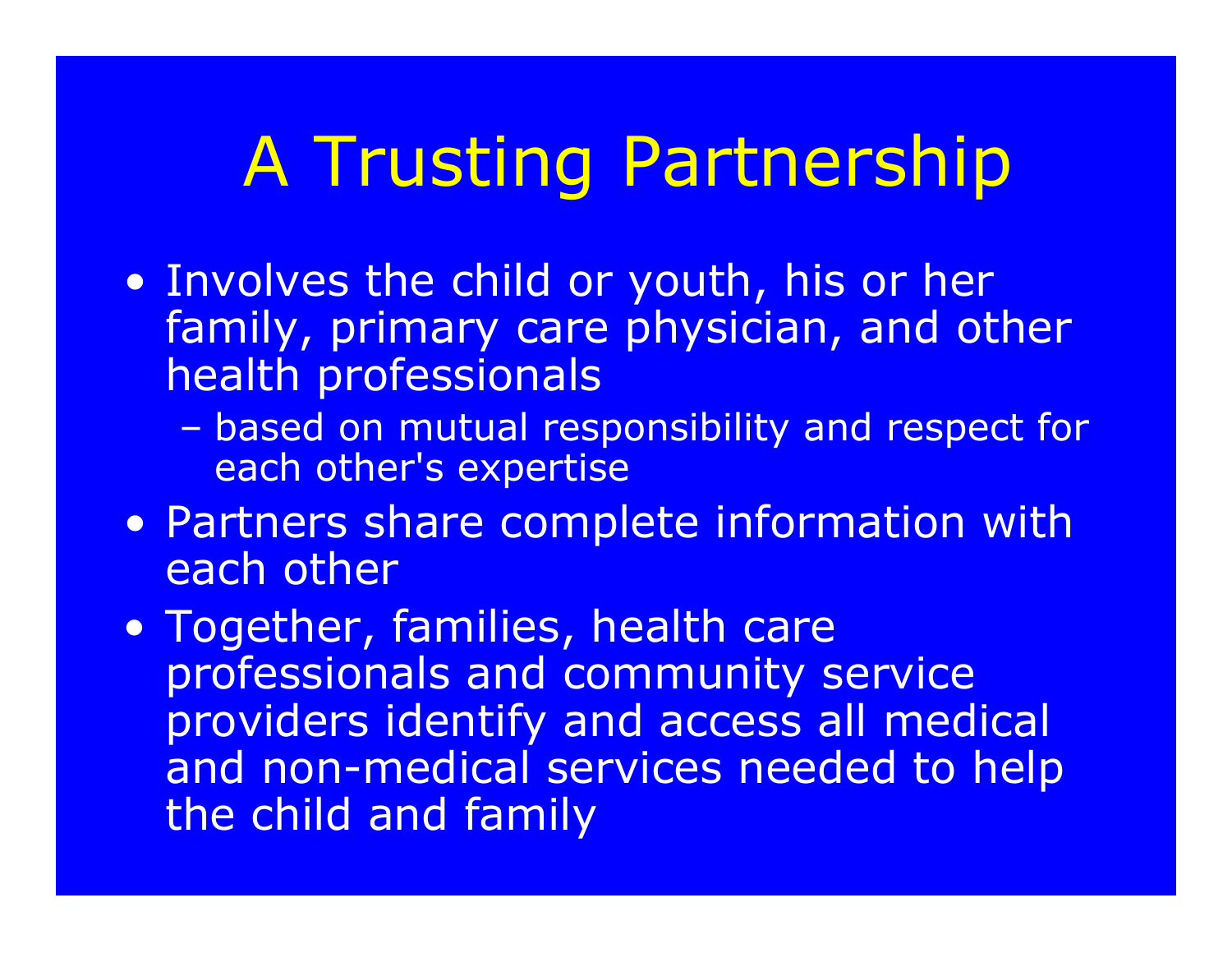## **Different Expertise**

- Family valued & supported in their roles
	- as primary care giver
	- expert on their individual child.
- PCPs bring experience with larger numbers of children
	- with similar conditions
	- medical expertise
	- help families understand and integrate recommendations from a variety of health care providers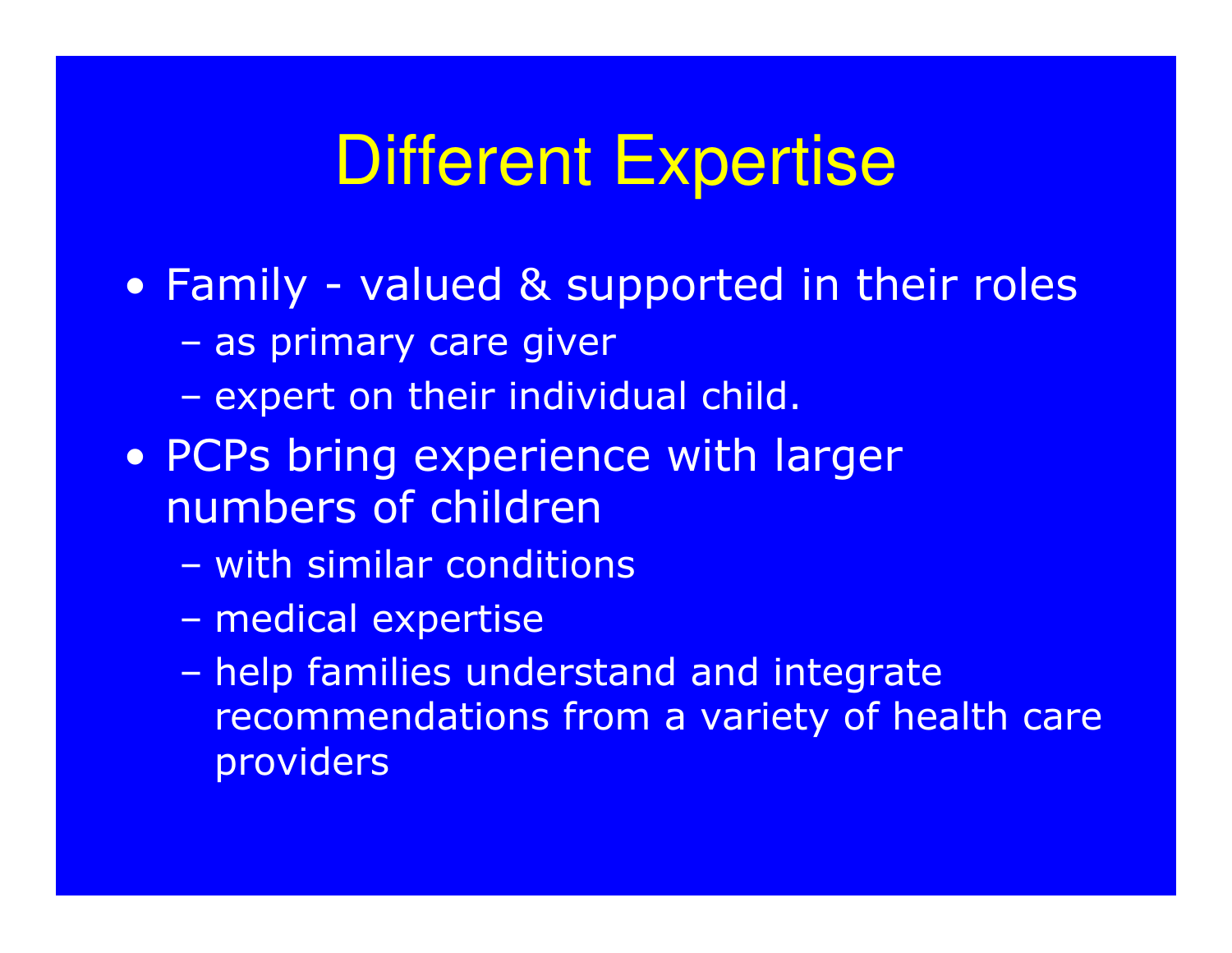## **PCP Roles**

- The primary care practice (PCP's office) serves as the "home" where the family and child or youth:
	- Feel recognized and supported
	- Find a centralized base for their medical care
	- Find connections to other medical and non-medical community resources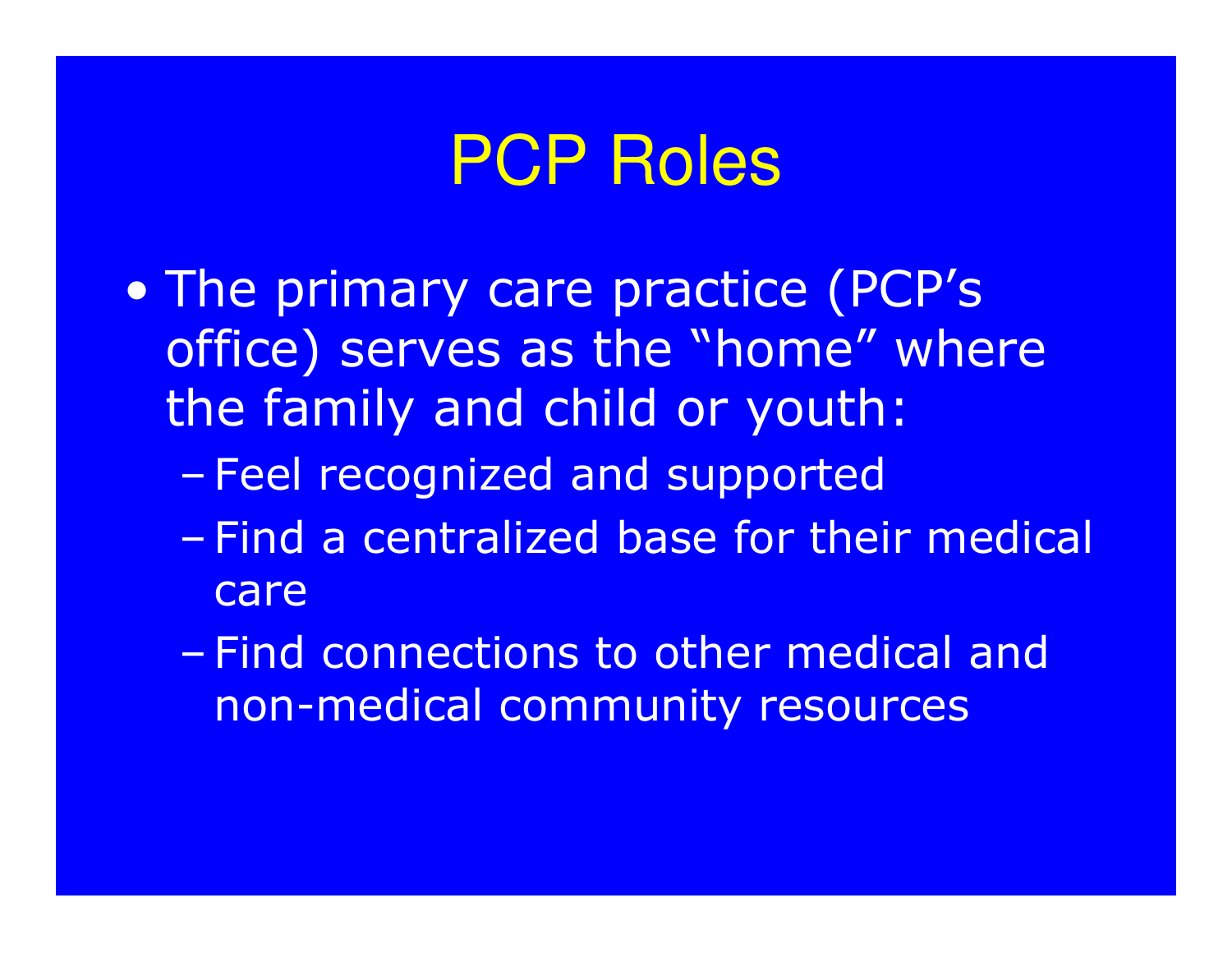## Recommendations for PCP

- Use evidence-based practice guidelines
- Should co-manage care with specialists – All children need a PCP!
- Have an information exchange method
	- MD to MD
	- MD with family
		- fax-back, email, web-based systems
- Have a Clinical Information System
	- Identify C/YSHCN (key indicators/problems)
	- Use a registry to enroll identified CSHCN, use visit reminders, to support care planning process and monitor care needs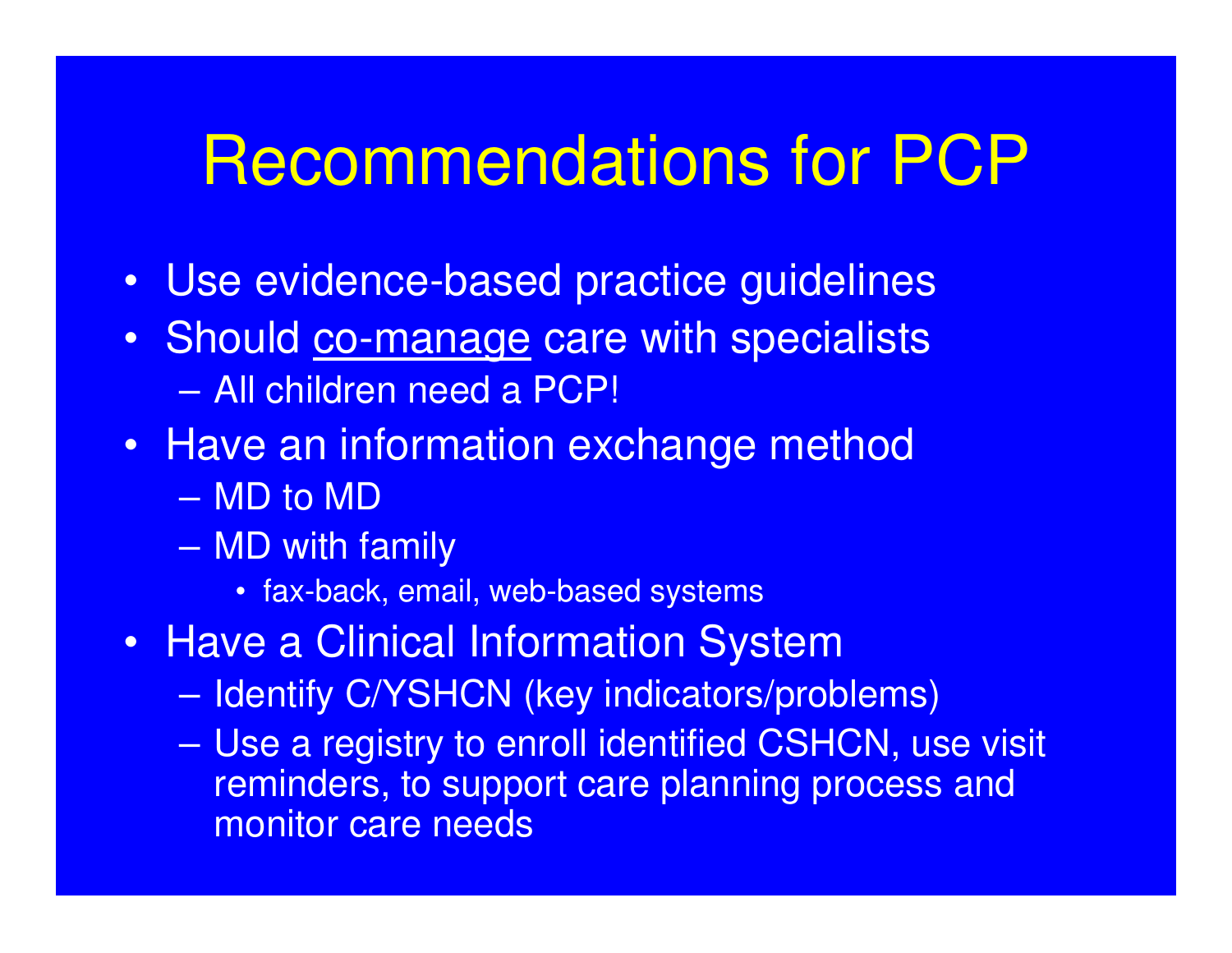# Medical Record

- Problem List conditions or diagnoses
	- How diagnosed (key tests)
	- Active or Resolved Problem?
		- When (Start and end)
	- Allergies
	- Medications
- Providers
	- Therapists, Dietitians, Physicians
- DIET
- Social Risks
- Growth Chart(s)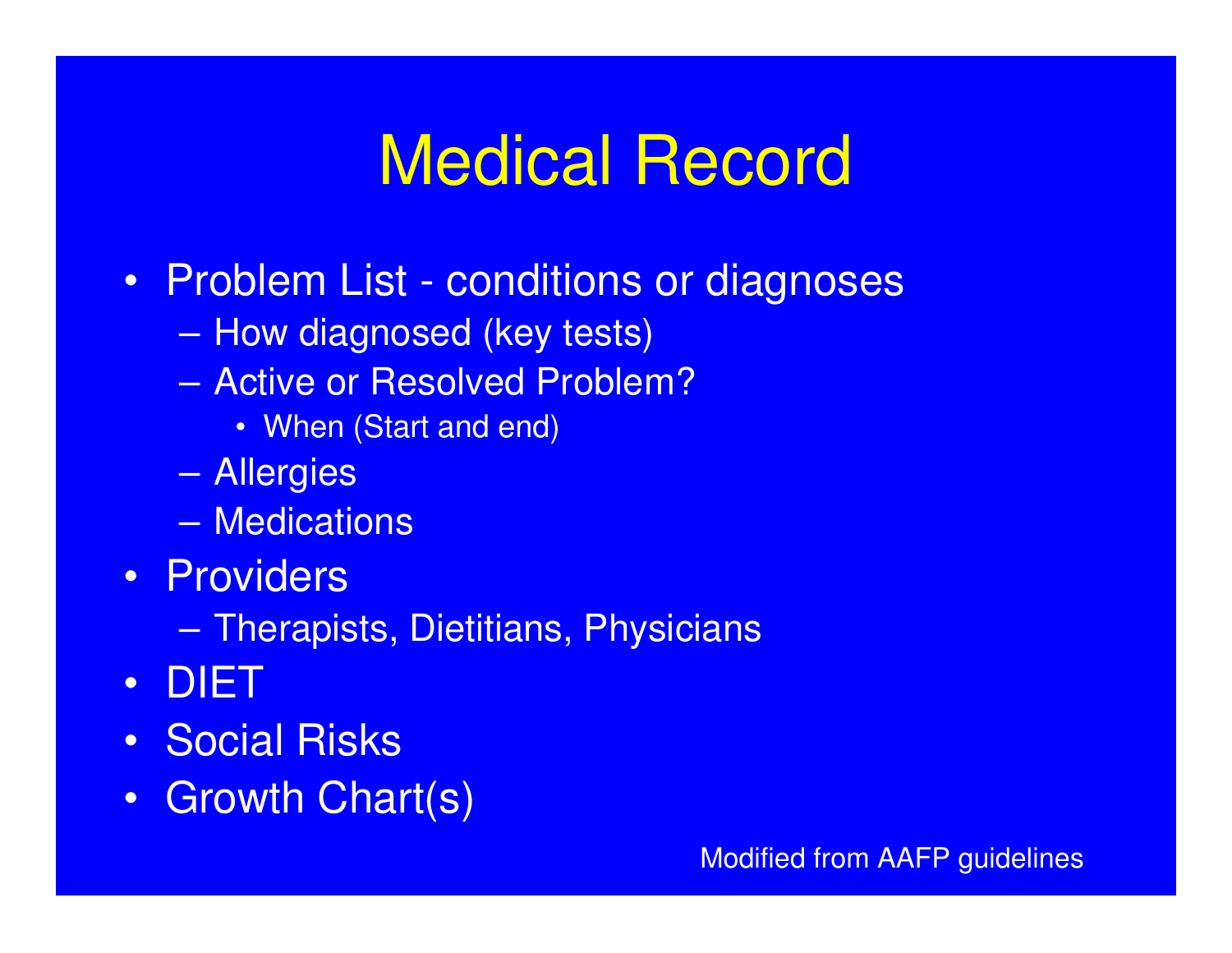# Care Model for Child Health in a Medical Home

- Not all PCP's practices are excellent medical home builders
- Target areas have been identified for PCPs
	- Community
		- Meet with community partners (e.g. "lunch & learn" time)
		- Catalog community resources and contact persons
			- update this list
	- Health System and \$
		- Get health care leadership to commit to have quality standards in place
			- to meet the needs of CYSHCN & families
		- Establish plan to maximize reimbursement for medical home visits/services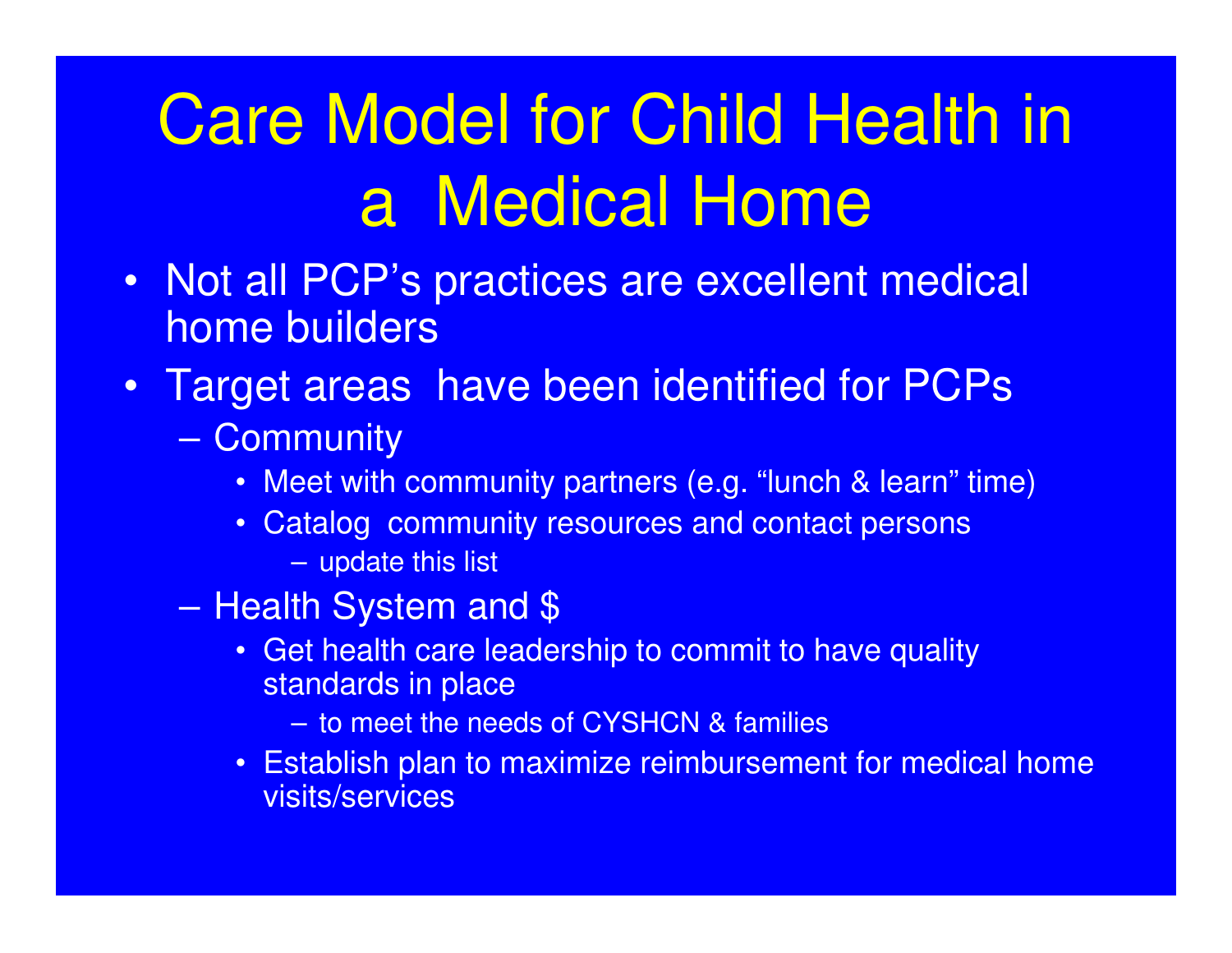# Improvement by Partnership

- Parents as partners at the practice level
	- Develop a care planning process
	- Families are expected to plan with your PCP
- Delivery
	- PCP's office need to develop a strategy and identify specific roles for care coordination and **communication** 
		- Whose job is it?
	- Use planned visit encounters
		- May mean more visits
		- May mean longer visits
		- Separate MD and family agenda at a given visit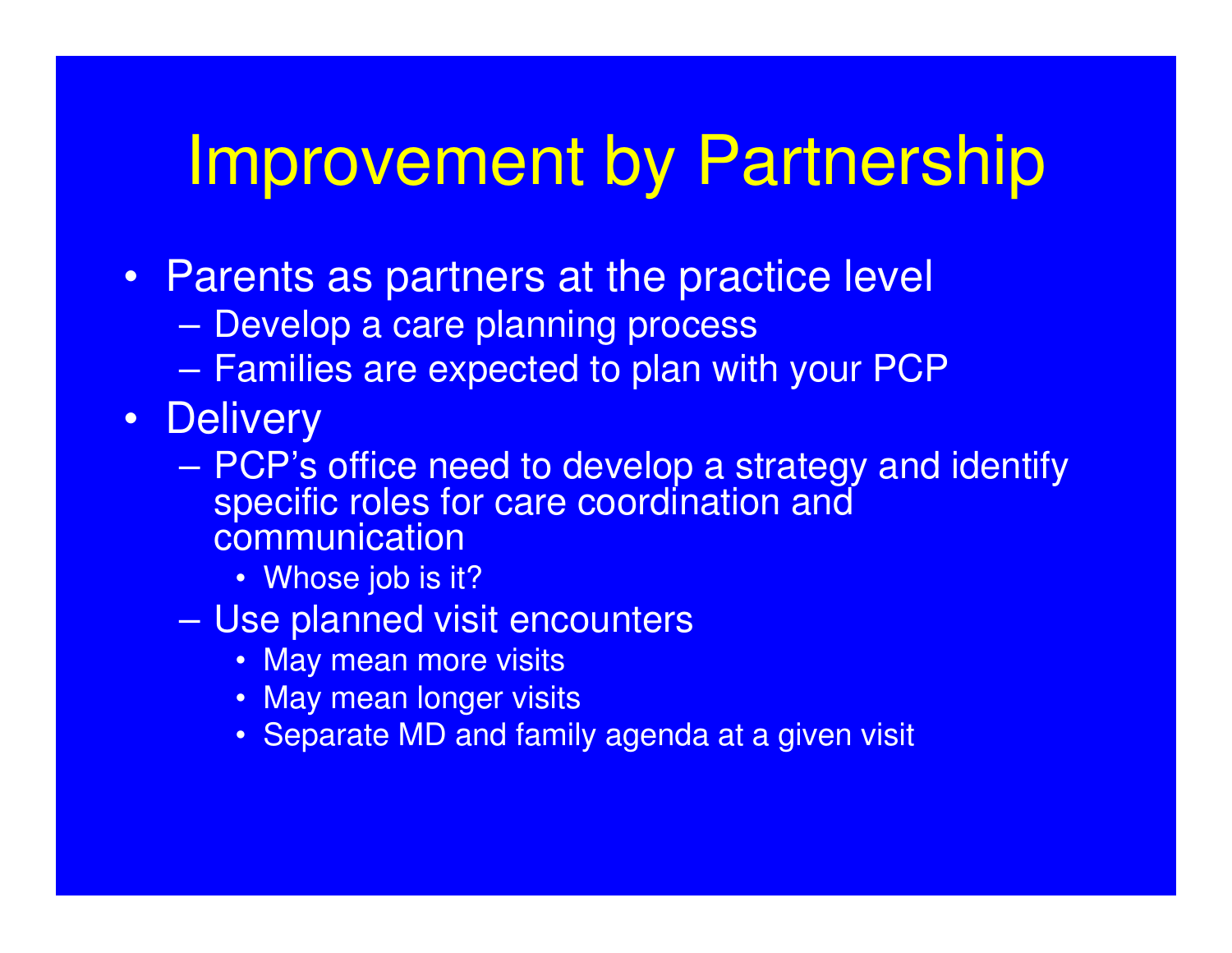# Limited Time and Resources

- Families
- PCPs
- Specialists
- Public Organizations
- Community Resources
- Need strategies to maximize the benefit to the children for the time and financial investment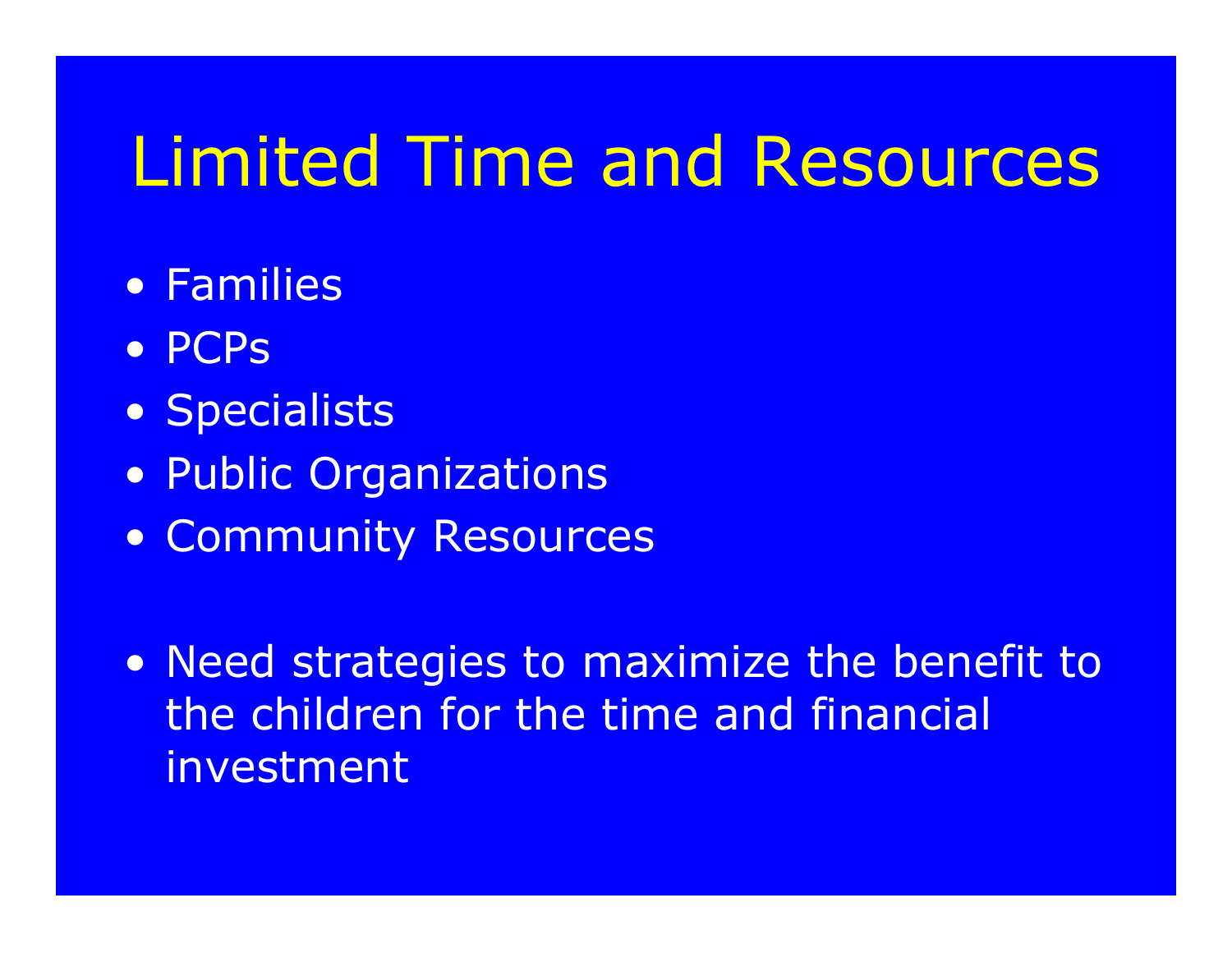## Delegated Team Coordinator

- Know the family
- Know the available resources
- Anticipate usual and unusual issues
	- Non-standard 'well care'
		- Scheduling of subspecialist appointments
		- Coordination of testing or painful procedures
		- Office accommodations and waiting times
		- Inpatient and outpatient care
- Currently not well reimbursed by third party payers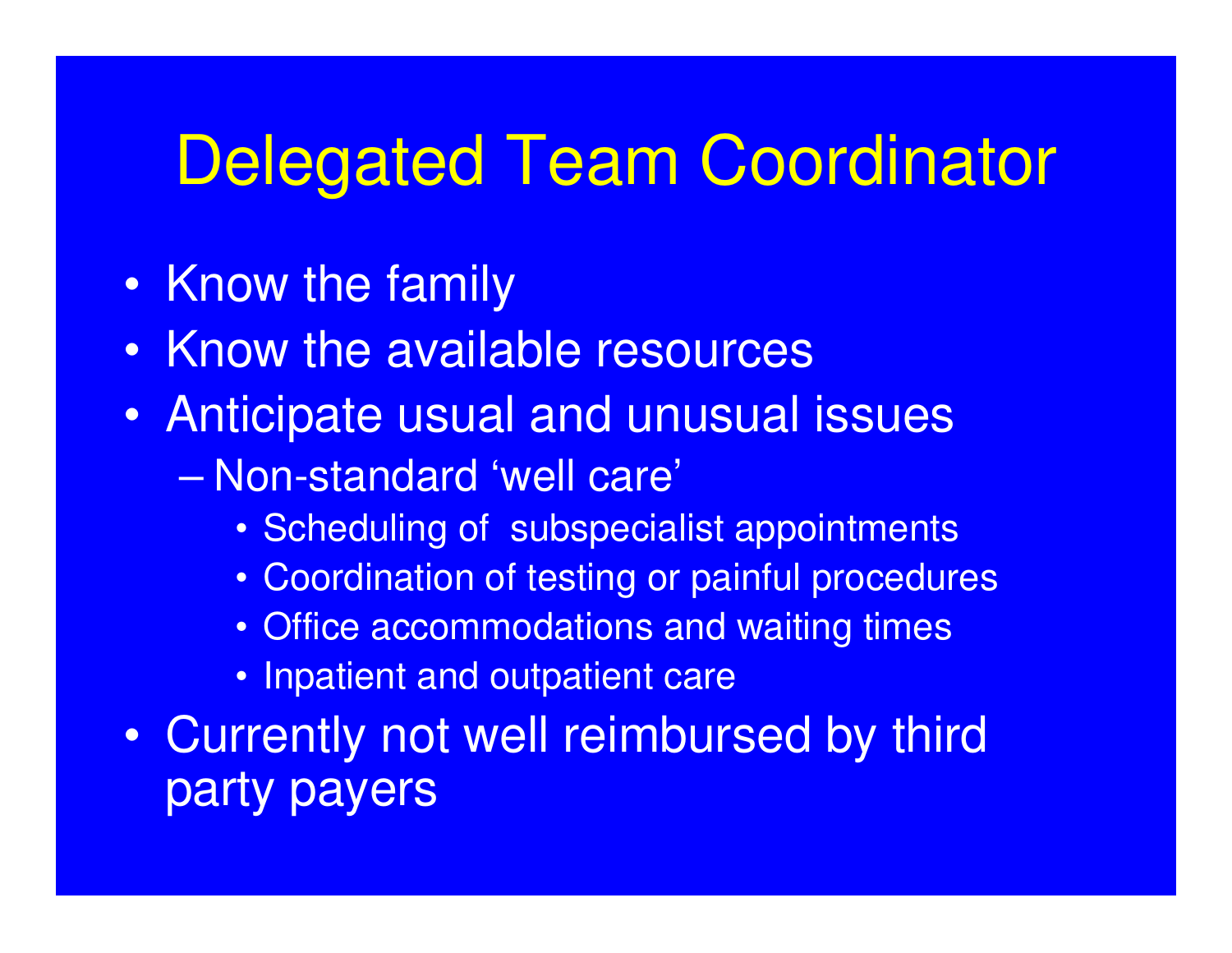

Burg-Eltz, Germany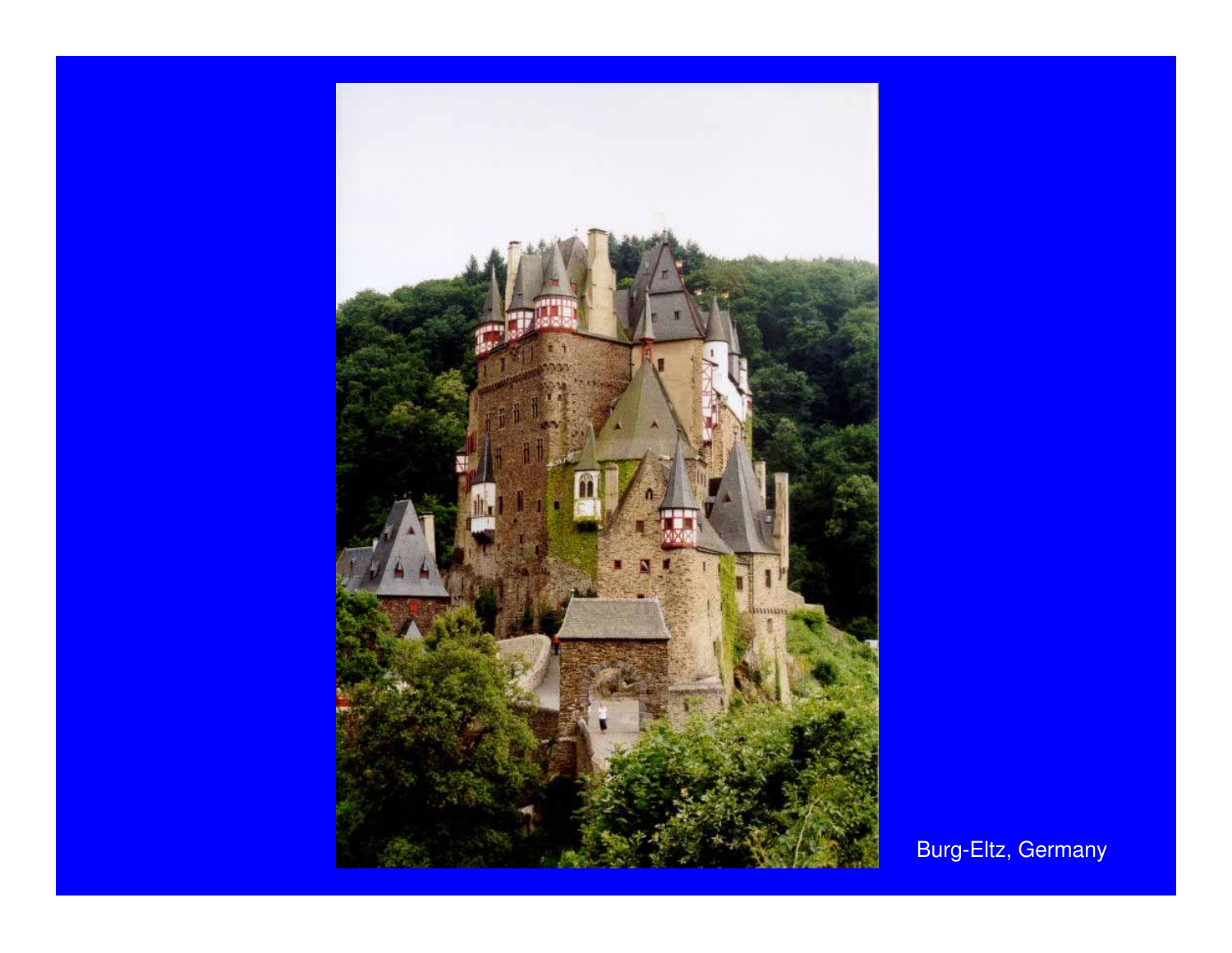# Family Roles

- Be pro-active!
- Get organized
	- You should receive lots of information
		- You know lots of important information
		- Can you quickly find that information?
- Ask questions
- Anticipate situations
	- Going to a school 6 months in advance
	- Look for new PCP before moving (if possible)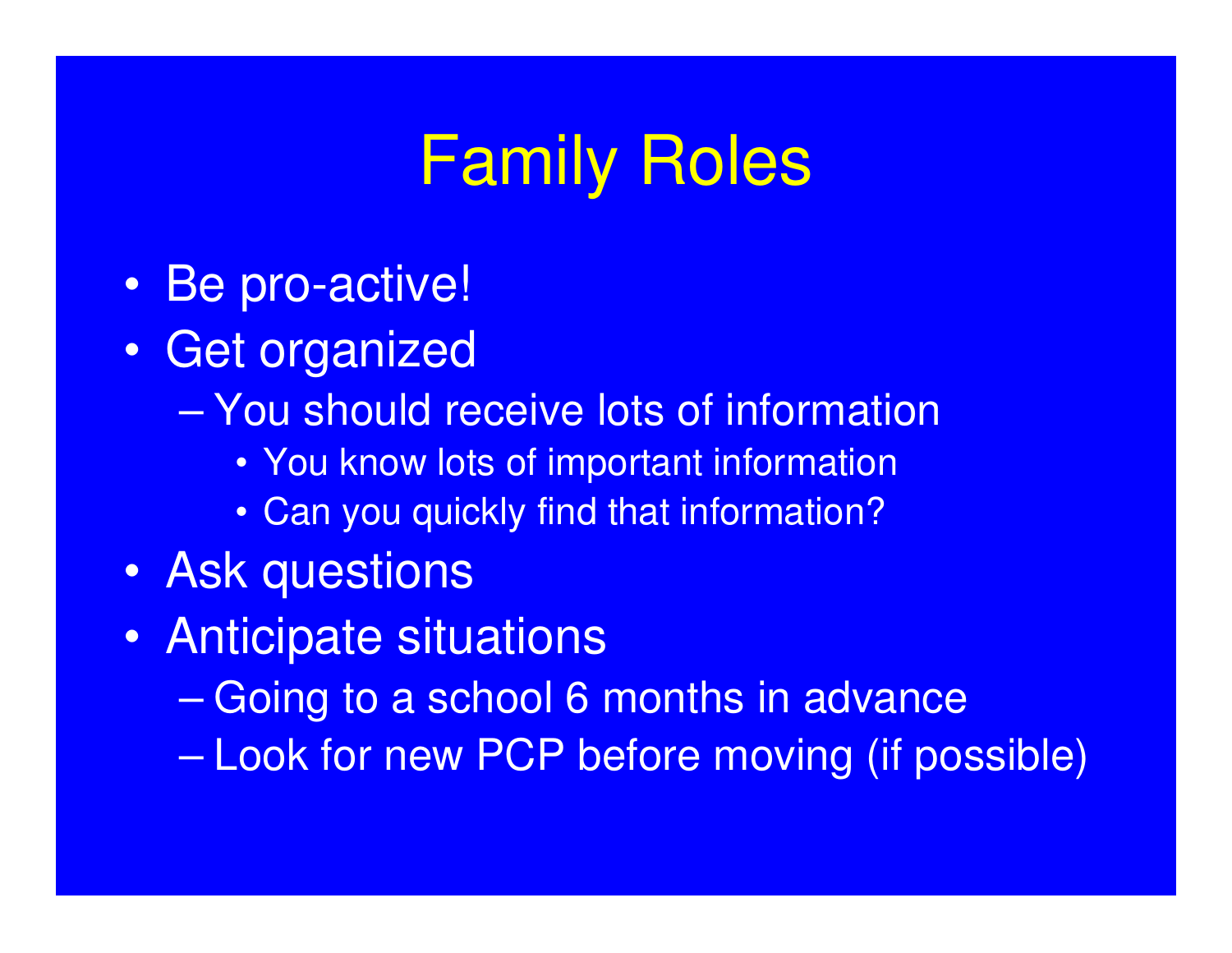# **Care Organizing Tools**

- To keep track of important information
- Easier to find and share key information with their child's care team.
- Care Notebook a 3-ring binder
	- With supplies that make it easier to find information quickly.
	- Plastic pages that hold business cards
	- Several pocket dividers that hold papers
	- Also contains forms that families may fill in
- Care Organizer
	- plastic expanding file folder with individual pockets labeled to help organize paperwork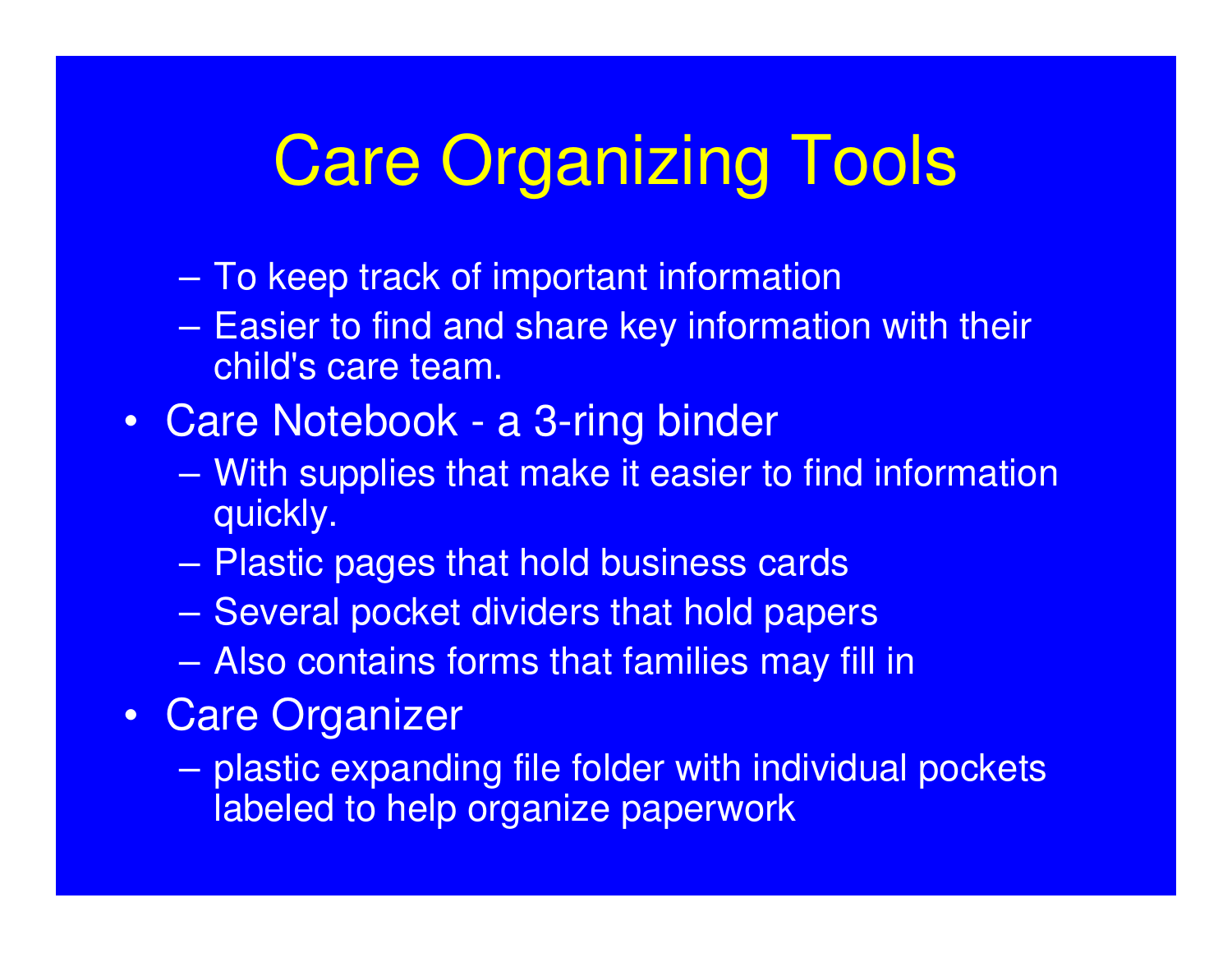## Parts of A Care Notebook

- Index
- Acronym List or Glossary
- Calendar Pages
	- Appointments
- Diet Tracking Form
- Equipment/Supplies
- Growth Tracking Form
- Hospital Stay Tracking Form
- *Emergency Information Form*
- Tests/Procedures
	- What and results
- Medical Bill Tracking Form
- Medications
- Notes
- Care Summary:
	- Abilities & Special Care Needs Activities of Daily Living Care Schedule Child's Page - Now & Later **Communication** Coping/Stress Tolerance **Mobility Nutrition Respiratory** Rest/Sleep Social/Play Transitions - Looking Ahead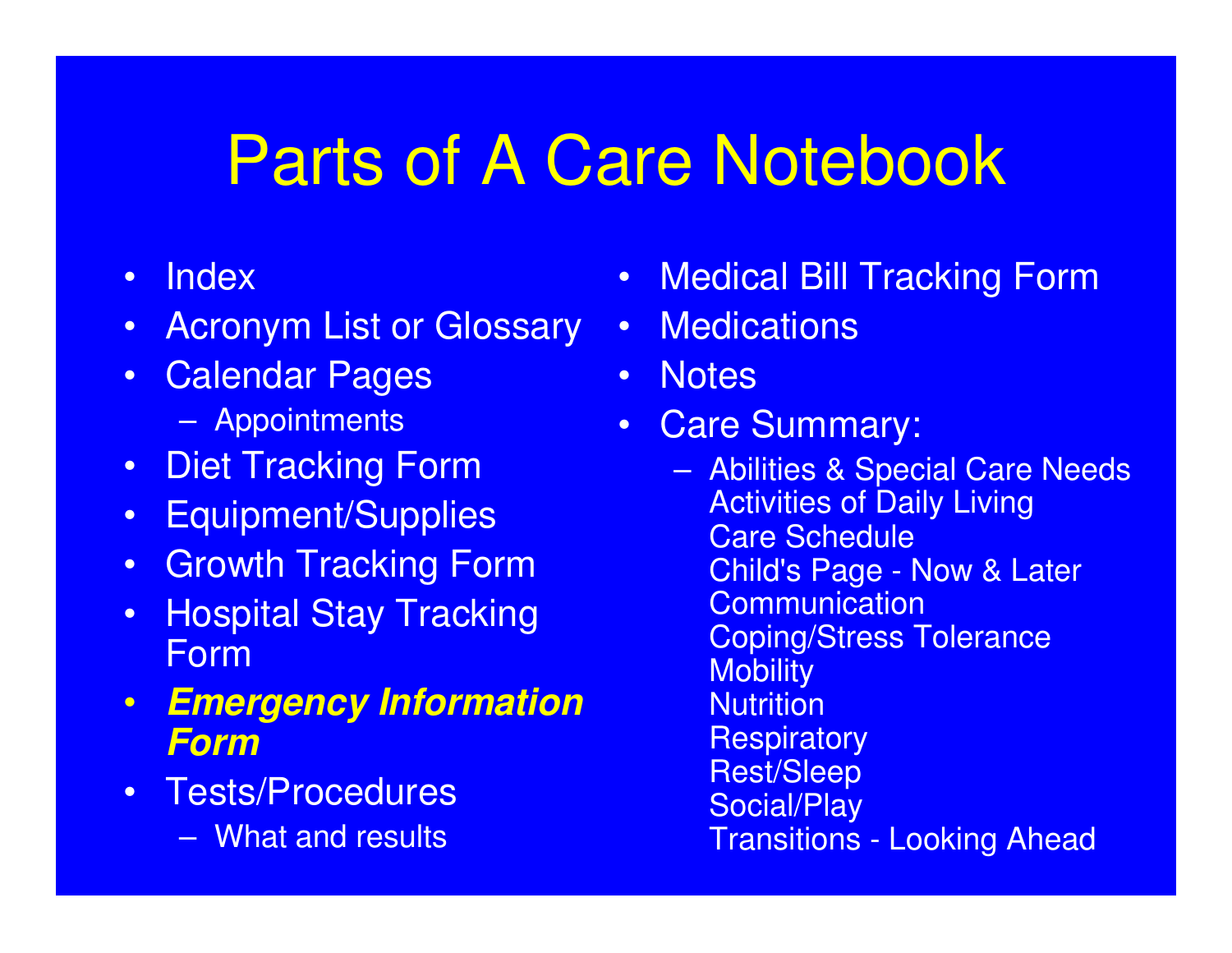# Other Pages: Create a Care Team and Resources List

- Children's Hospital or Regional Medical Center Information Form
- Local Hospital Information Form
- Travel Location **Resources**
- Other Special Resources for Children with Special Health Care Needs
- Community Health Care/Service Providers:
	- Medical/Dental
	- Public Health
	- Home Care
	- Therapists
	- Early Intervention Services
	- School
	- Child Care
	- Respite Care
	- Pharmacy
	- Special Transportation
	- Family Information
	- Family Support Resources
	- Insurance/Funding Sources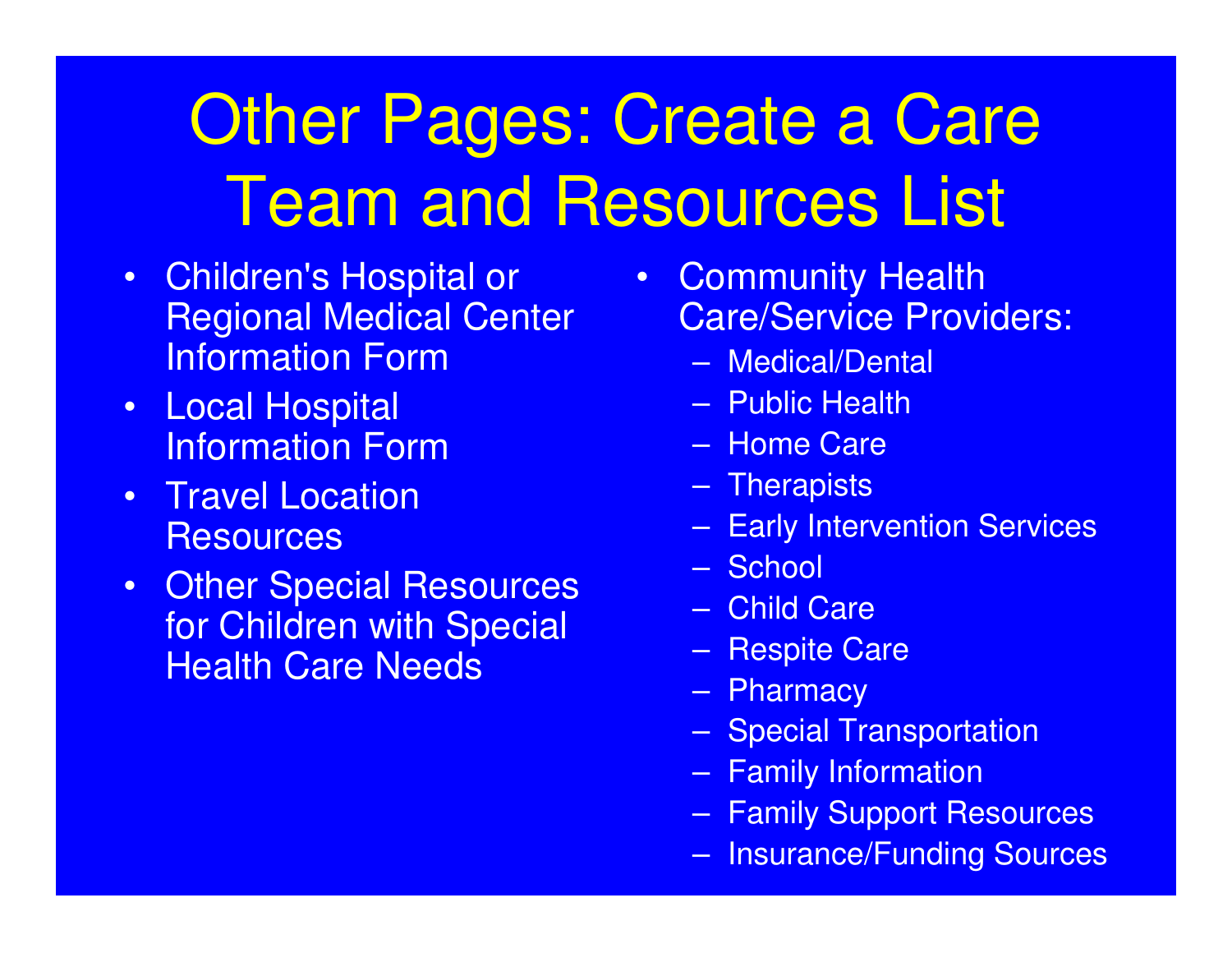#### Example of one possible page for a Care Notebook

**Washington State** Department of Health Children with Special Health Care Needs Program

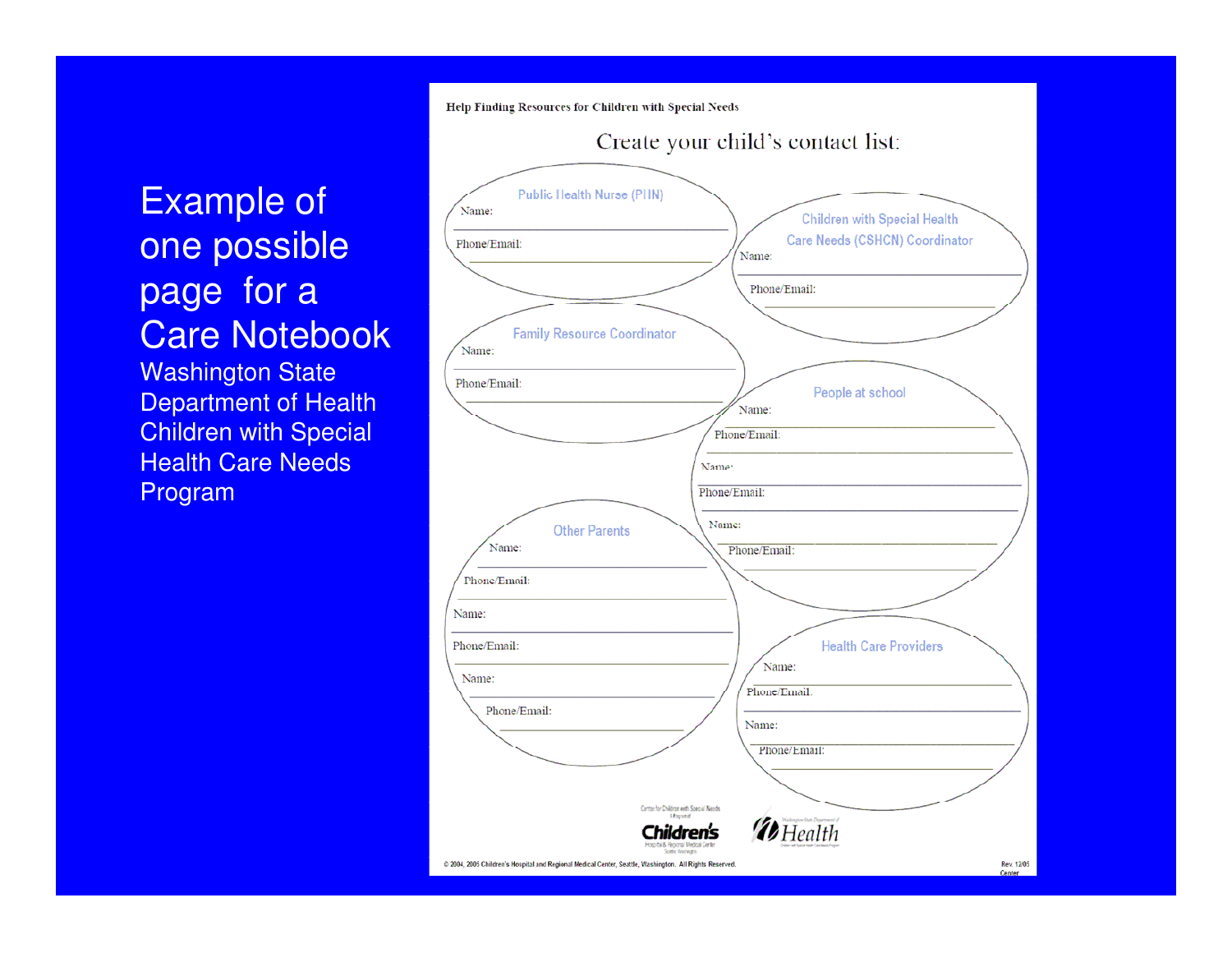## Planning Ahead

- Prevents some of the unexpected
- Care plans for well child
- Children get sick
- CSHCN may get sicker more quickly
- 'Sick day' action plans for families
- Emergency care plans (ECPs)
	- Action plans for families
	- Emergency letters for other providers
	- Emergency Information Sets or Forms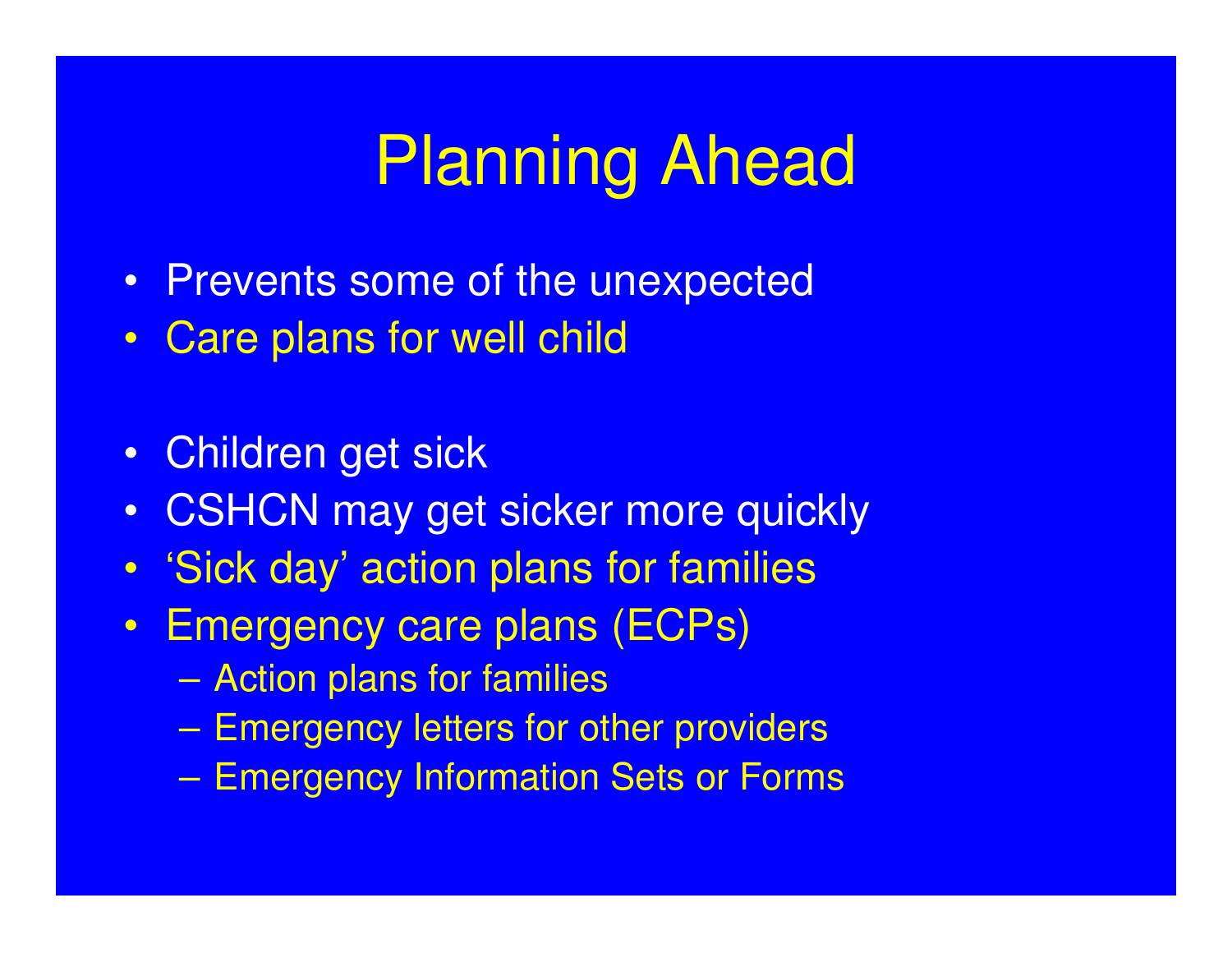# CSHCN and Emergent Care

- When a crisis occurs, CSCHN access the emergency system
- Vulnerable because of a lack of access to information about their medical problems
	- Unfamiliar health care providers
	- Risk for suboptimal treatment
	- Delays in treatment and/or unnecessary tests
	- Sometimes serious errors
- Errors in medical management may stem from
	- failure to recognize hidden conditions
	- lack of familiarity with rare or complex medical problem
	- lack of prior knowledge of baseline physical findings
- Problem that can be solved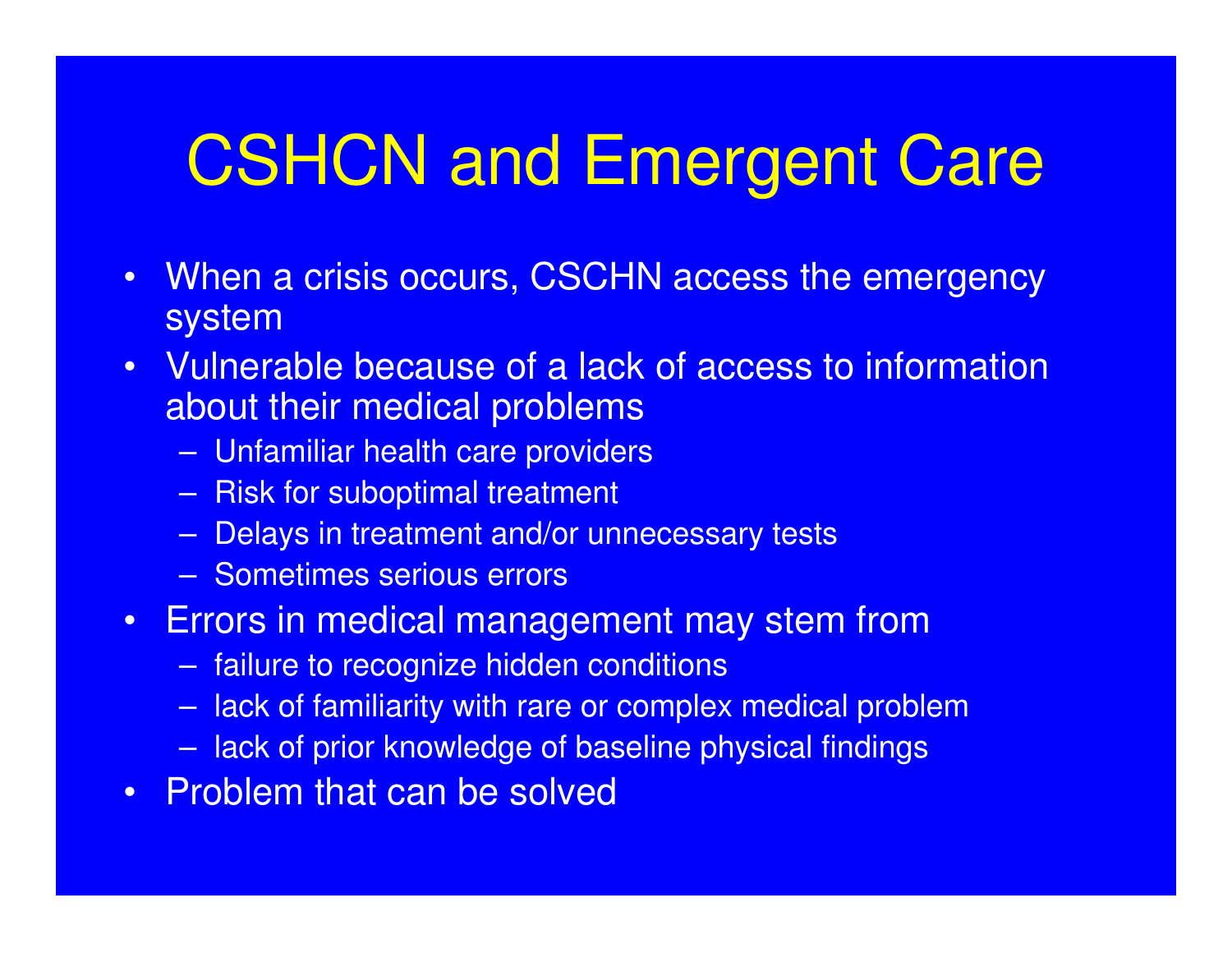# **Emergency Care Plan**

#### • Formulation of ECPs advocated

- by the Emergency Medical Services for Children (EMSC) program
	- . through its Children With Special Health Care Needs **Task Force.**
- Many Federal programs adopted some form of medical passport or plan of care
	- Was specific to the goals of the program
	- Not universally accepted
- This effort is a more standardized but customizable approach
	- Endorsed by the AAP and American College of **Emergency Physicians**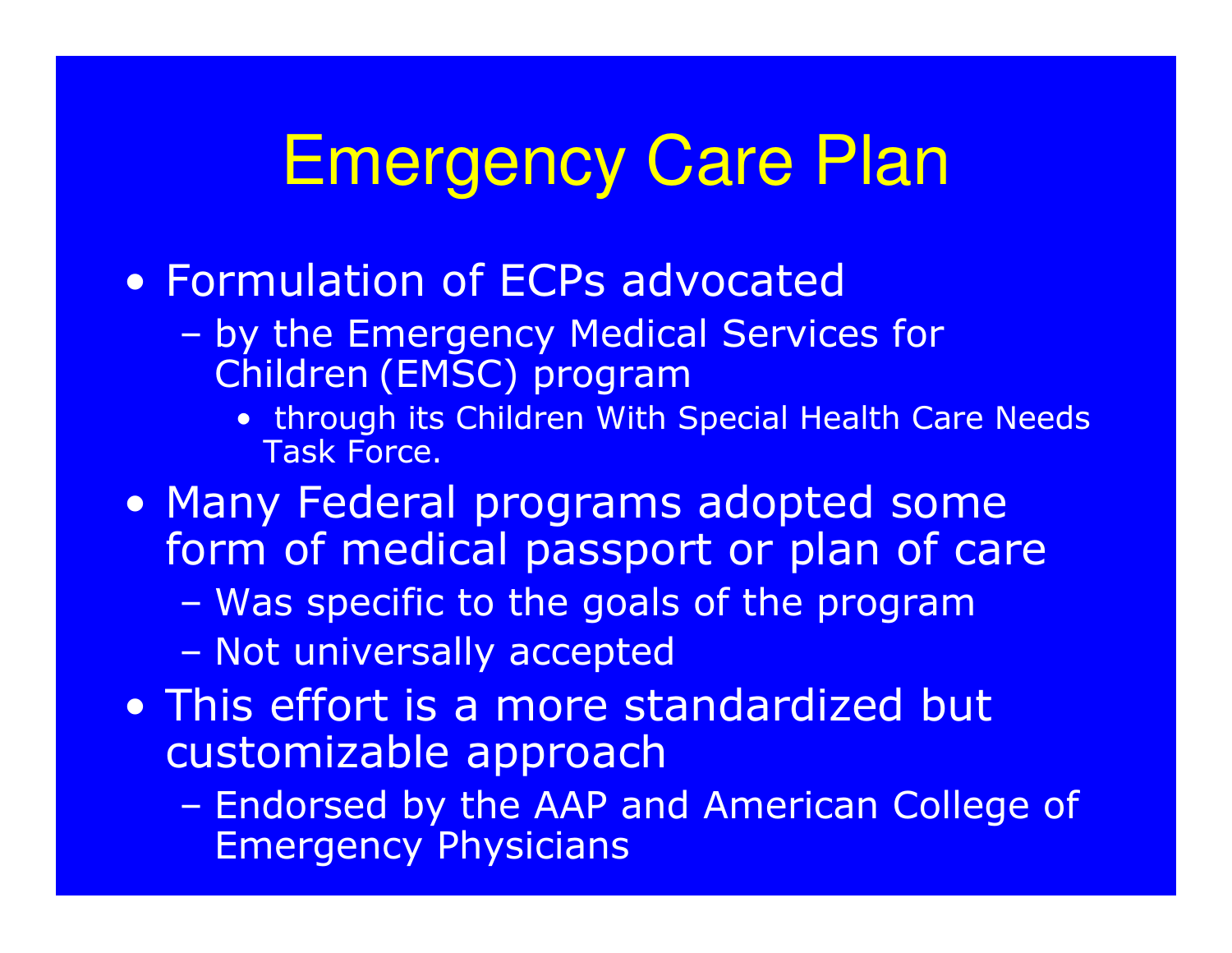## Emergent Care Solutions?

- Emergency information form (EIF)
	- Contains patient-specific information
		- Special physical findings or history
		- May be a clue for specific interventions
	- Essential diagnostic and therapeutic interventions
		- What labs to draw
		- What IV fluid to use
	- A ready personal reference for a CSHCN.
- Medical identification jewelry
- Electronic transmission system
- Potential to eliminate management errors in the care of CSHCN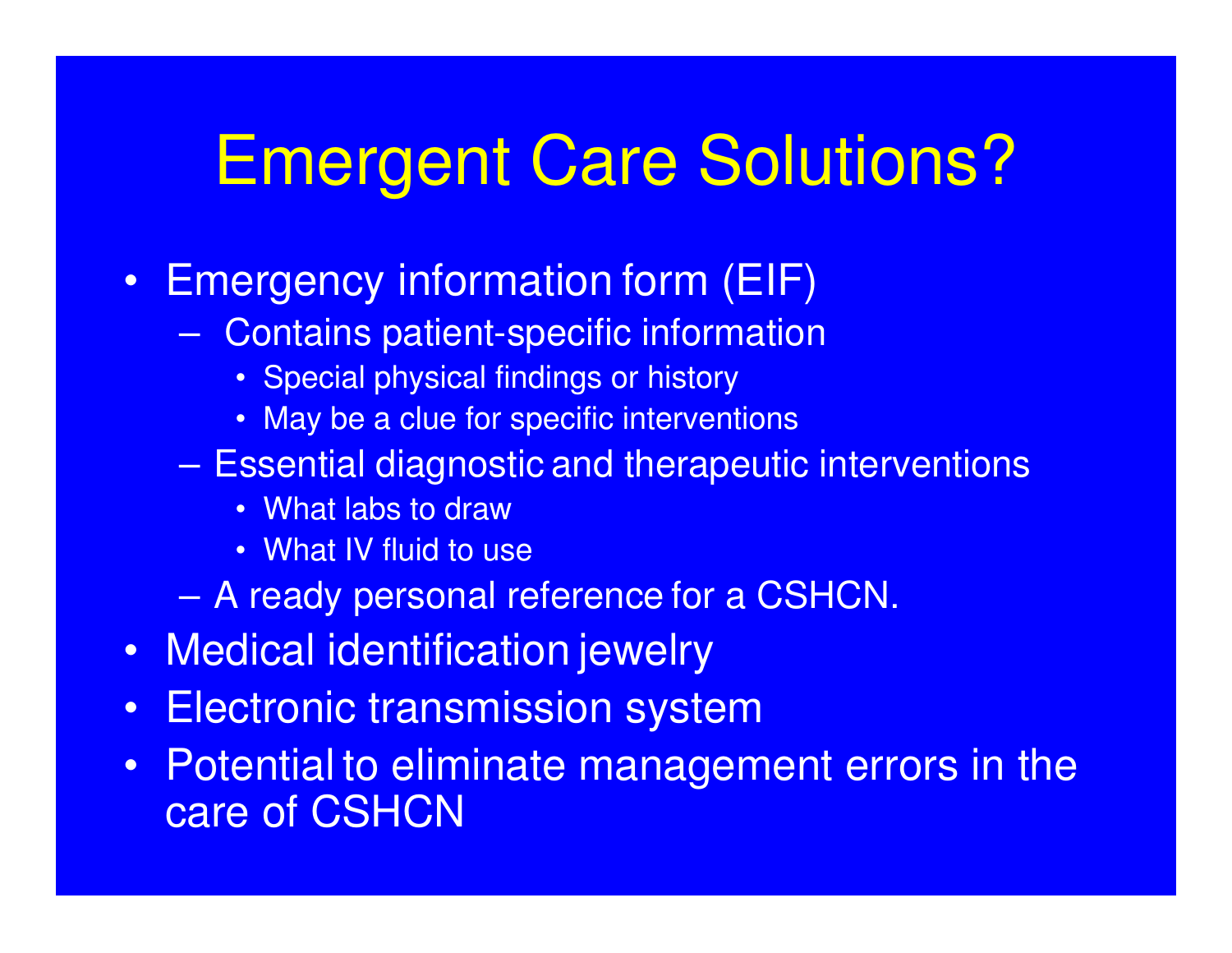| American College of<br><b>American Academy</b><br>Emergency Physicians*<br>of Pediatrics | Date form<br>completed<br>By Whom  | <b>Revised</b><br>Revised               | Initials<br>Initials |  |  |
|------------------------------------------------------------------------------------------|------------------------------------|-----------------------------------------|----------------------|--|--|
| Name:                                                                                    | Birth date:                        | Nickname:                               |                      |  |  |
| Home Address:                                                                            | Home/Work Phone:                   |                                         |                      |  |  |
| Parent/Guardian:                                                                         |                                    | Emergency Contact Names & Relationship: |                      |  |  |
| Signature/Consent*:                                                                      |                                    |                                         |                      |  |  |
| Primary Language:                                                                        | Phone Number(s):                   |                                         |                      |  |  |
| Physicians:                                                                              |                                    |                                         |                      |  |  |
| Primary care physician:                                                                  | <b>Emergency Phone:</b>            |                                         |                      |  |  |
|                                                                                          | Fax                                |                                         |                      |  |  |
| <b>Current Specialty physician:</b><br>Specialty:                                        | <b>Emergency Phone:</b>            |                                         |                      |  |  |
|                                                                                          | Fax                                |                                         |                      |  |  |
| Current Specialty physician:                                                             | <b>Emergency Phone:</b>            |                                         |                      |  |  |
| Specialty:                                                                               | Fax:                               |                                         |                      |  |  |
| Anticipated Primary ED:                                                                  | Pharmacy:                          |                                         |                      |  |  |
|                                                                                          |                                    |                                         |                      |  |  |
| Anticipated Tertiary Care Center:                                                        |                                    |                                         |                      |  |  |
| <b>Diagnoses/Past Procedures/Physical Exam:</b><br>1.                                    | <b>Baseline physical findings:</b> |                                         |                      |  |  |
| 2.<br>3.                                                                                 | Baseline vital signs:              |                                         |                      |  |  |

| Medications:                                                                   |                                                    | Significant baseline ancillary findings (lab, x-ray, ECG): |                      |  |  |  |
|--------------------------------------------------------------------------------|----------------------------------------------------|------------------------------------------------------------|----------------------|--|--|--|
| 1.                                                                             |                                                    |                                                            |                      |  |  |  |
| $\overline{2}$                                                                 |                                                    |                                                            |                      |  |  |  |
| 3.                                                                             |                                                    |                                                            |                      |  |  |  |
| 4.                                                                             | Prostheses/Appliances/Advanced Technology Devices: |                                                            |                      |  |  |  |
| 5.                                                                             |                                                    |                                                            |                      |  |  |  |
| 6.                                                                             |                                                    |                                                            |                      |  |  |  |
| <b>Management Data:</b>                                                        |                                                    |                                                            |                      |  |  |  |
|                                                                                |                                                    |                                                            |                      |  |  |  |
| Allergies: Medications/Foods to be avoided                                     |                                                    | and why:                                                   |                      |  |  |  |
| 1.                                                                             |                                                    |                                                            |                      |  |  |  |
| 2.                                                                             |                                                    |                                                            |                      |  |  |  |
| 3.                                                                             |                                                    |                                                            |                      |  |  |  |
| Procedures to be avoided                                                       | and why:                                           |                                                            |                      |  |  |  |
| 1.                                                                             |                                                    |                                                            |                      |  |  |  |
| 2.                                                                             |                                                    |                                                            |                      |  |  |  |
| 3.                                                                             |                                                    |                                                            |                      |  |  |  |
|                                                                                |                                                    |                                                            |                      |  |  |  |
| <b>Immunizations</b>                                                           |                                                    |                                                            |                      |  |  |  |
| <b>Dates</b>                                                                   | <b>Dates</b>                                       |                                                            |                      |  |  |  |
| DPT                                                                            | Hep B                                              |                                                            |                      |  |  |  |
| 0PV<br>MMR                                                                     | Varicella<br><b>TB</b> status                      |                                                            |                      |  |  |  |
| <b>HIB</b>                                                                     | Other                                              |                                                            |                      |  |  |  |
| Antibiotic prophylaxis:<br>Indication:                                         |                                                    |                                                            | Medication and dose: |  |  |  |
|                                                                                |                                                    |                                                            |                      |  |  |  |
|                                                                                |                                                    |                                                            |                      |  |  |  |
| <b>Common Presenting Problems/Findings With Specific Suggested Managements</b> |                                                    |                                                            |                      |  |  |  |

Comments on child, family, or other specific medical issues: **Print Name:** Physician/Provider Signature: C American College of Emergency Physicians and American Academy of Pediatrics. Permission to reprint granted with acknowledgement.

http://www.aap.org/advocacy/blankform.pdf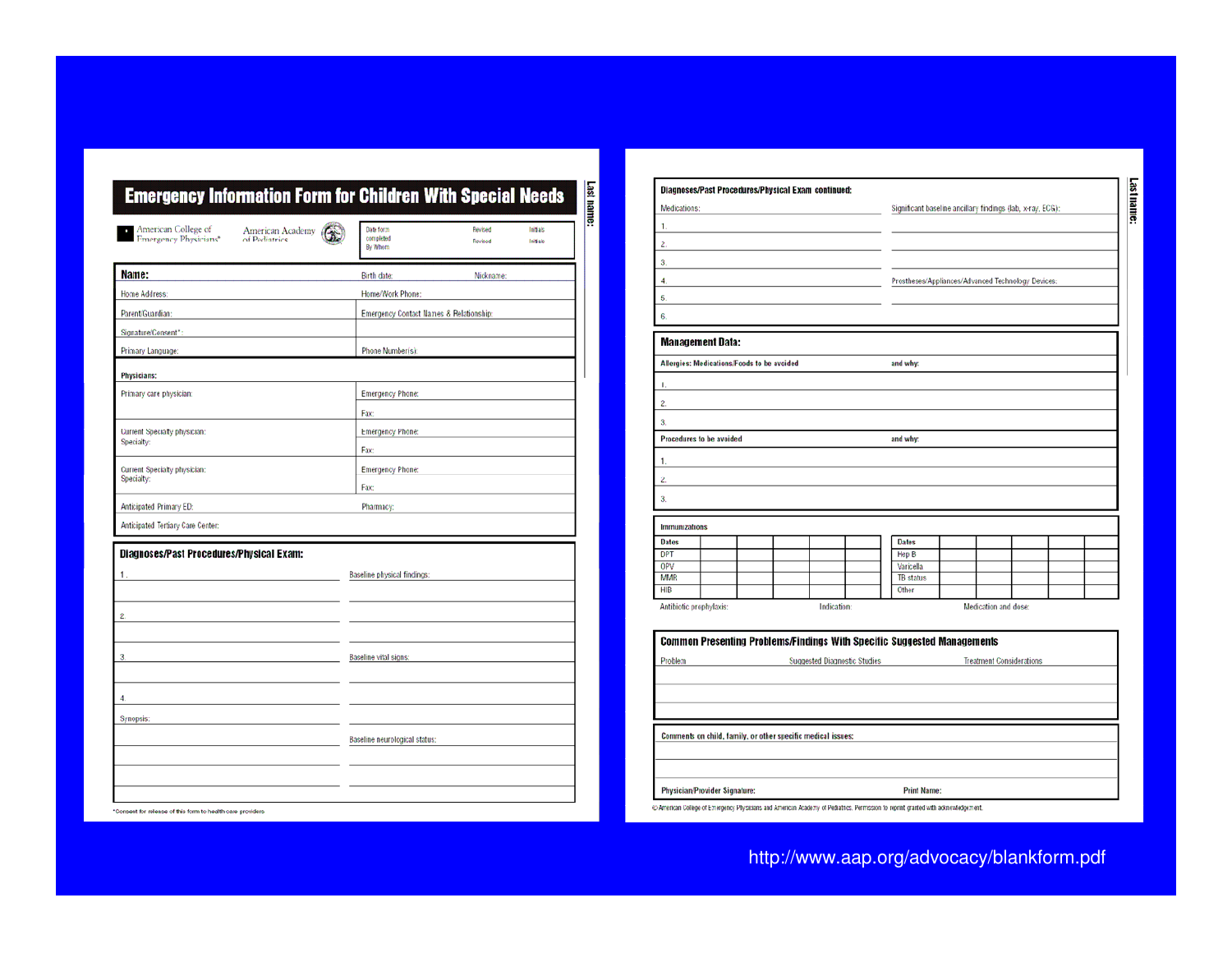# **Emergency Information Set**

- . Should be considered a part of the overall plan of service (component of medical home) - AAP Committee on Children With Disabilities
- Completed summary as a medical history - Child care, school, day camp, or resident camp
- Implementation of an EIS or ECP
	- By a pediatrician or other provider
	- Can be from specialist
	- part of a comprehensive Emergency Medical Services for Children program
	- will improve the ability to care for CSHCN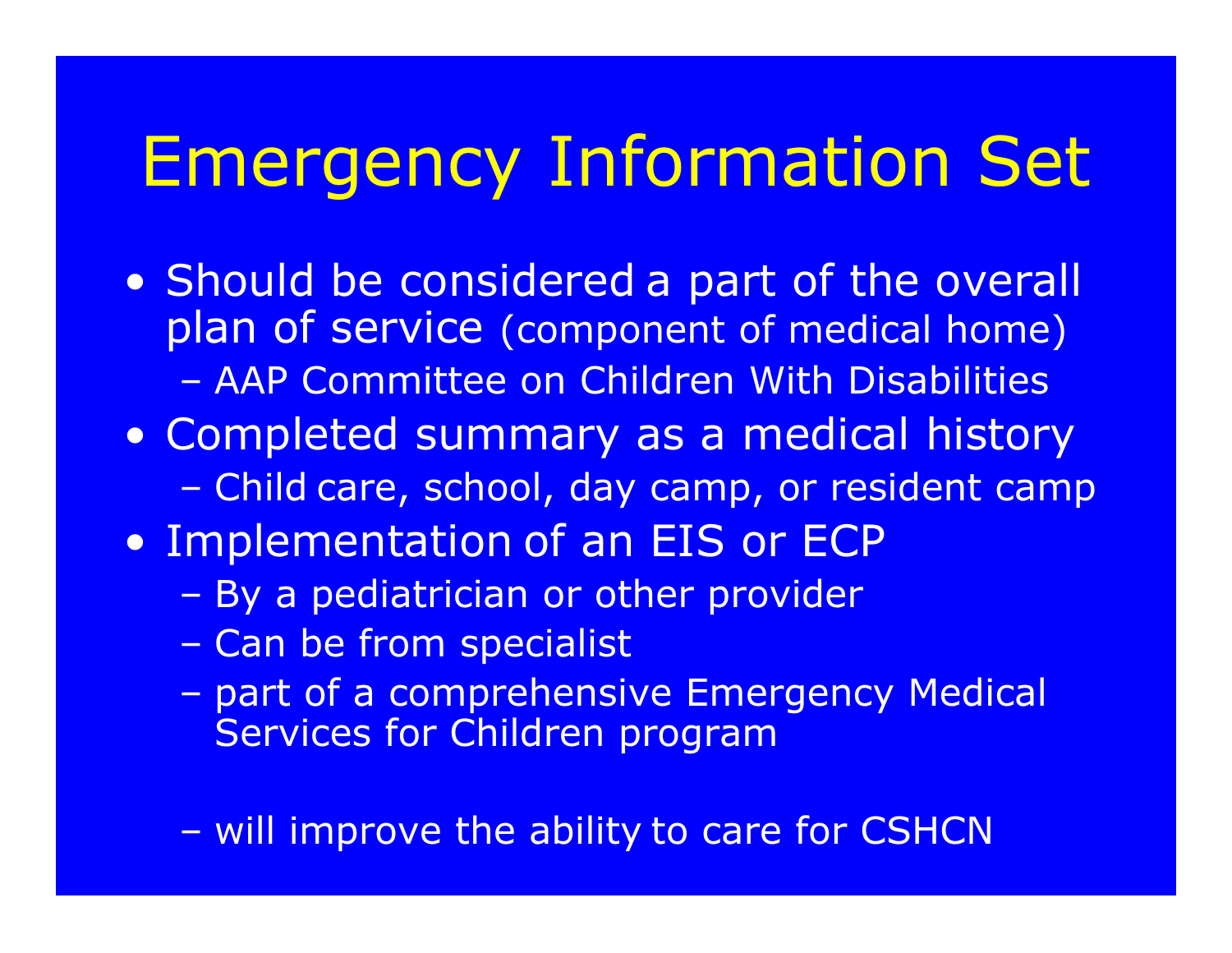# Essential components of care plans

- Use of a standardized form
- A method of identifying at-risk children
- Completion of a data set by the child's physicians and other health care professionals
- Education of families, other caregivers, and health care professionals in use of the emergency plan
- Regular updates of the information
- 24-hour access to the information by authorized emergency health care professionals
- Maintenance of patient confidentiality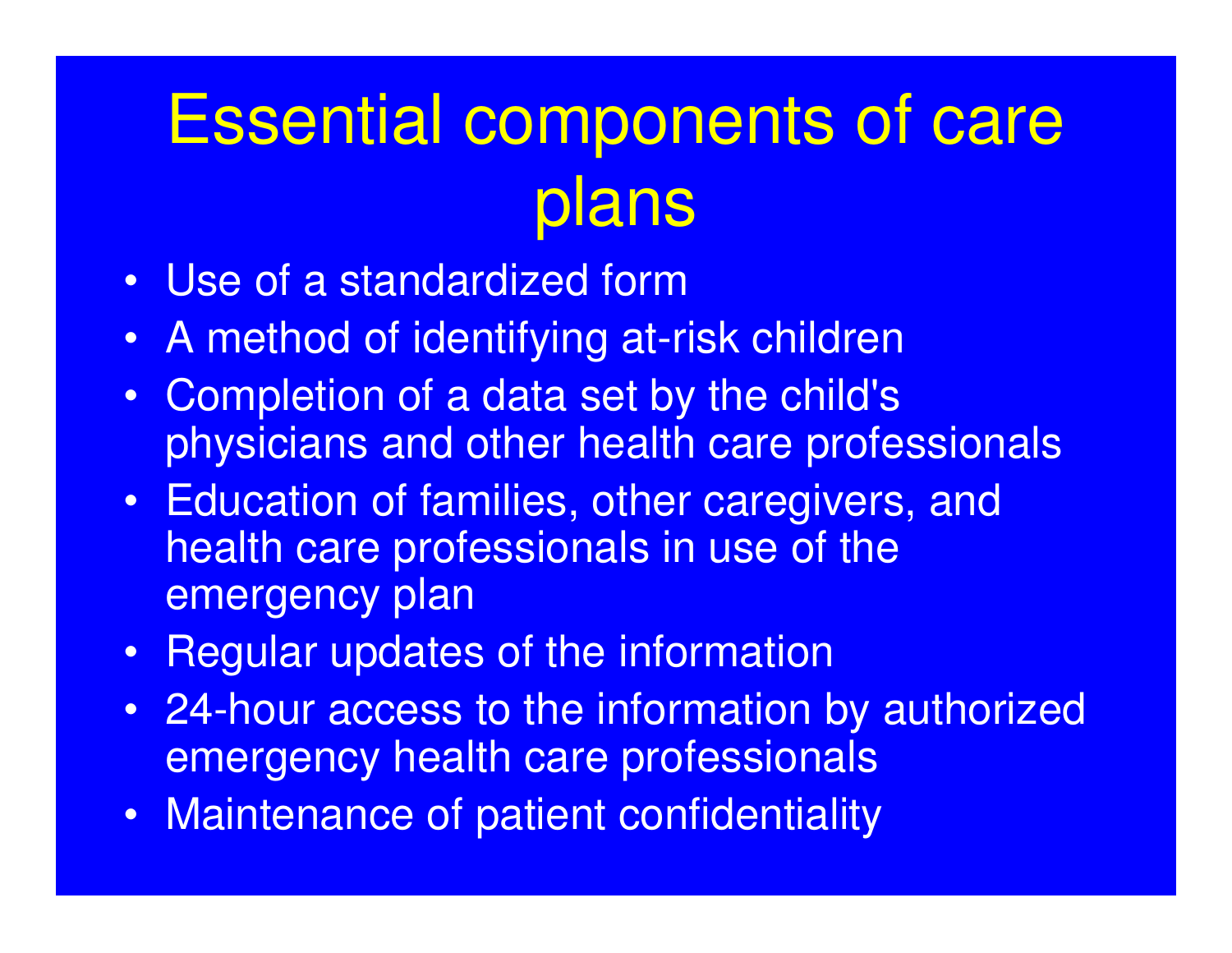# What a Medical Home is Not:

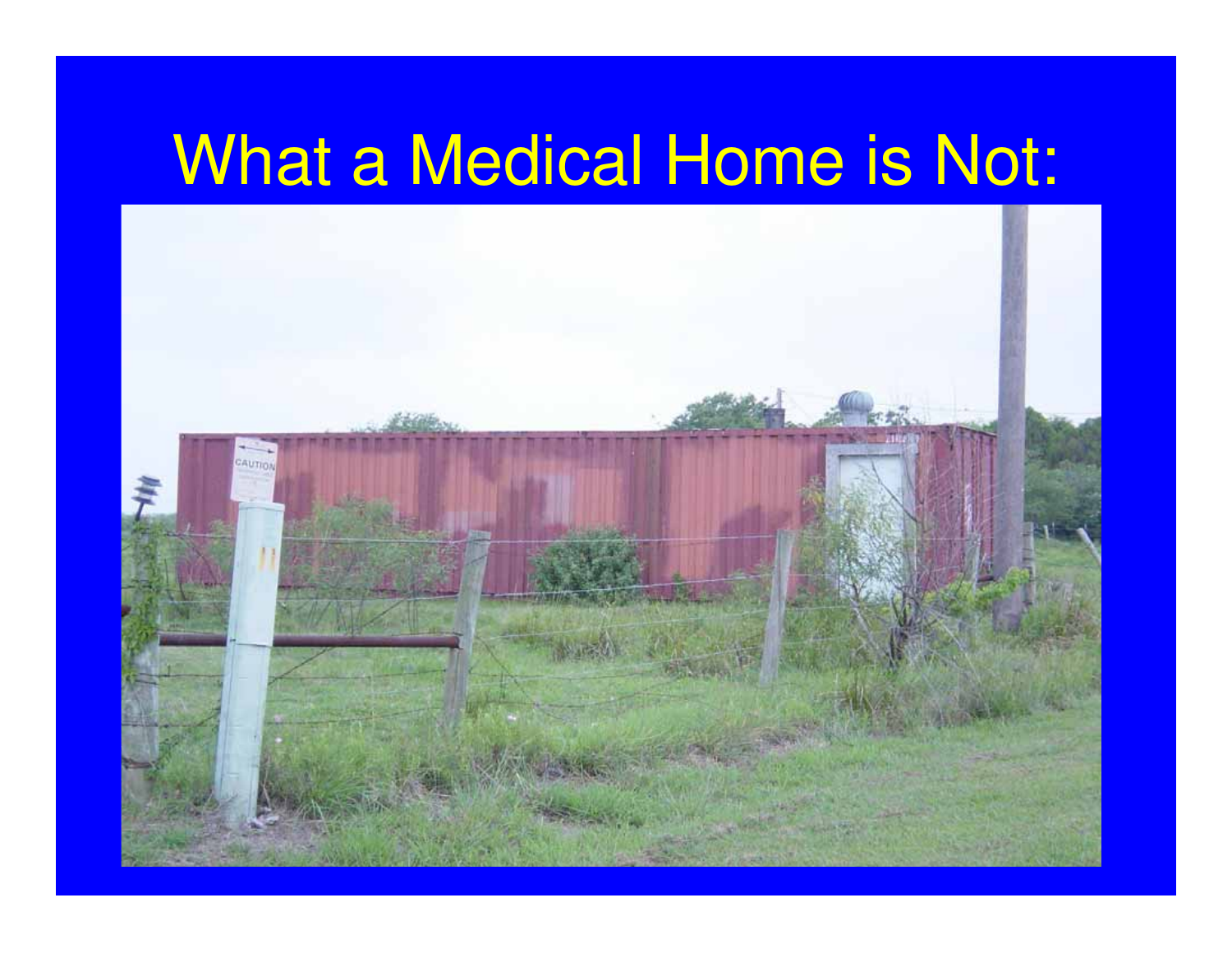## Are we making progress?

- 2010 is only a few years away
- Multiple agencies are heavily invested in making medical homes work
- Progress is being made
	- A series of targets with identified resources to help reach that goal
	- Assessment tools for the PCP
		- Medical Home Index
		- Medical Home Family Index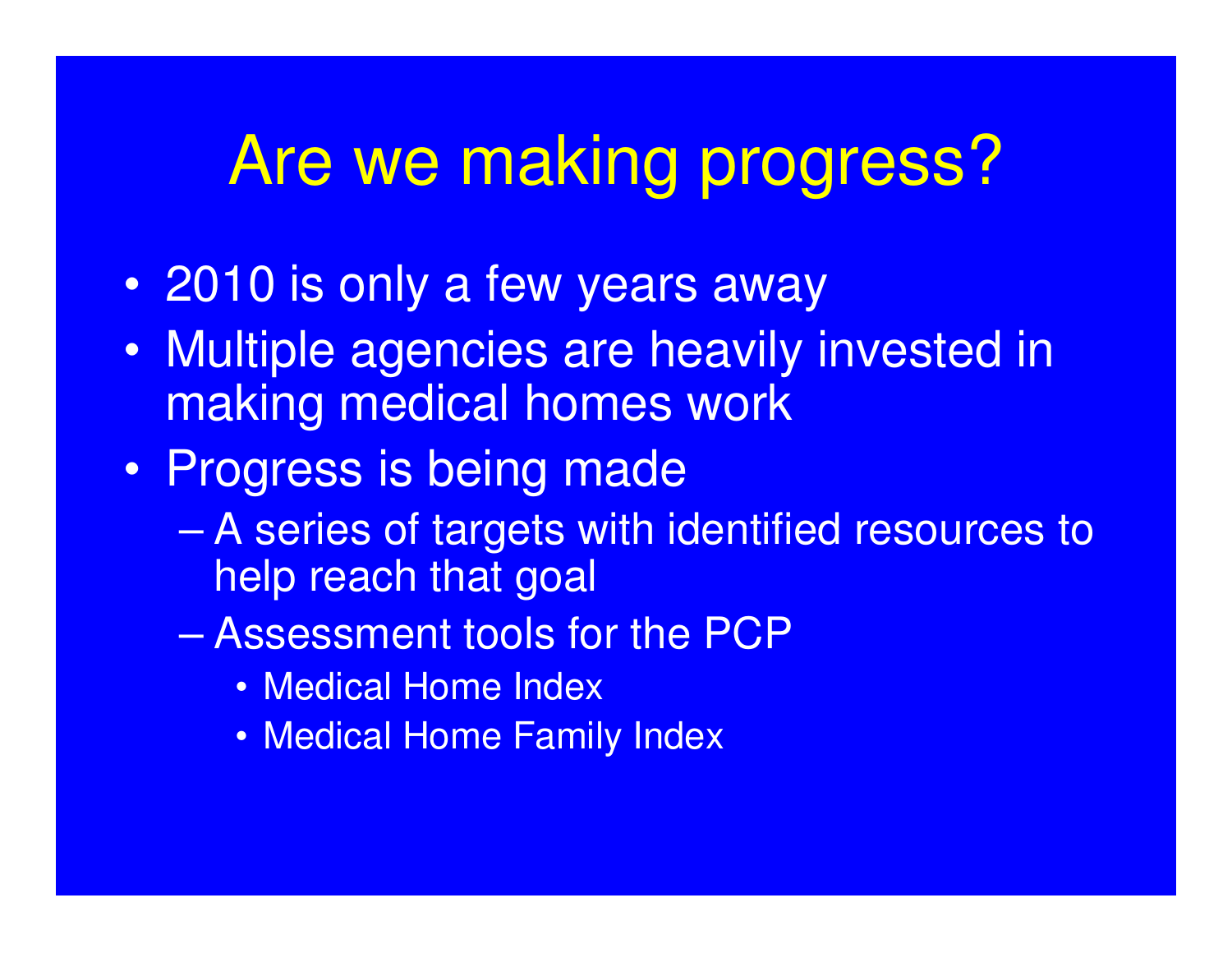# Critical Indicators of Progress

- Early and continuously screening for SHCNs
- CSHCN will receive regular ongoing comprehensive care within a medical home

### • Families of CSHCN

- will participate in decision making at all levels and will be satisfied with the services they receive.
- will have adequate public and/or private insurance to pay for the services they need.
- Community-based service systems will be organized so families can use them easily.
- Youth with SHCN will receive the services necessary to make transitions to all aspects of adult life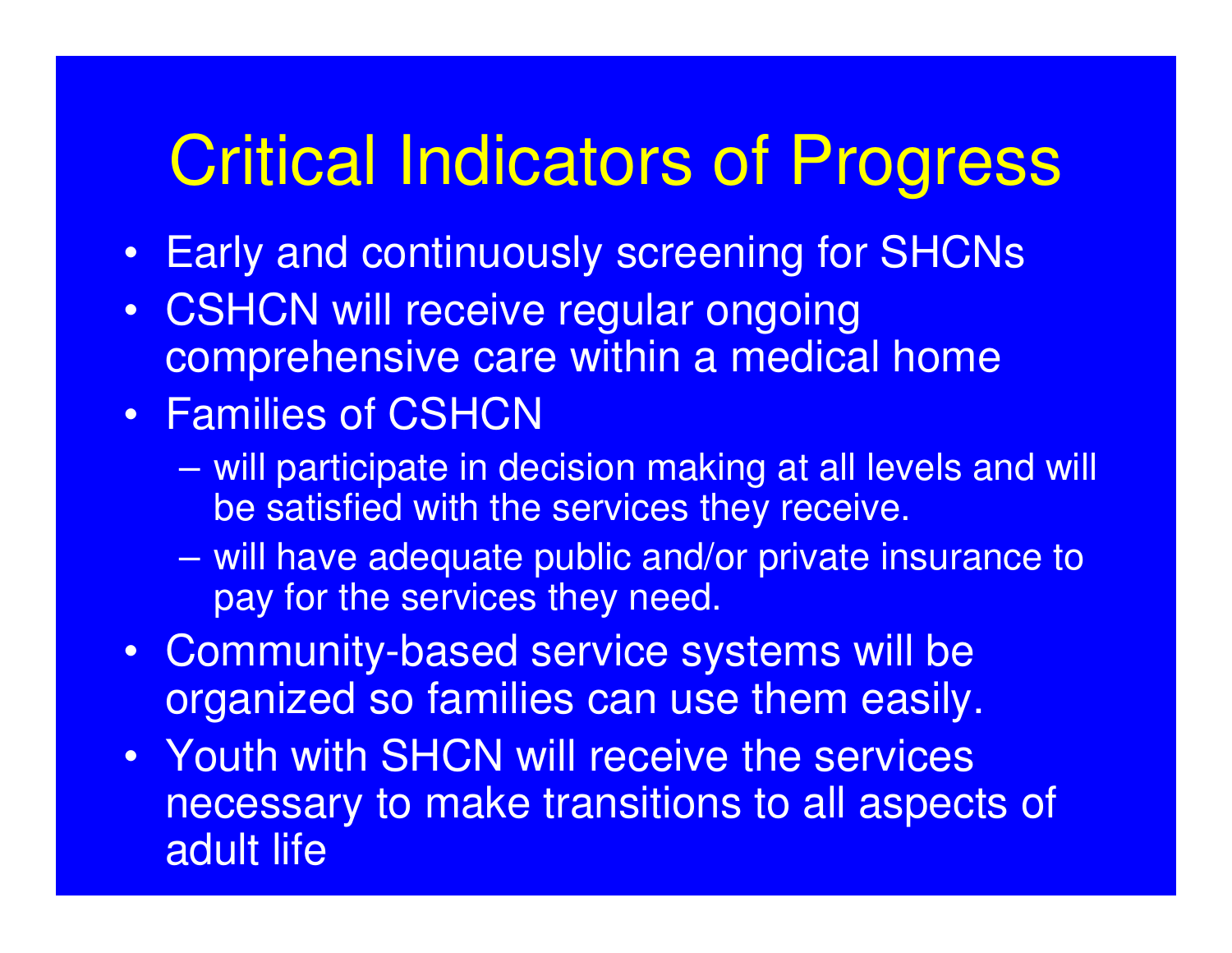## Issues for the Future

- Electronic Medical Records
	- May help serve as ECPs
		- Not a national record
	- Possible better communication within a health care delivery organization
	- Flash drive personal medical records
- Maldistribution of Health Care Resources
	- Urban vs. Rural America
- Re-imbursement for time
	- Preventative medicine vs. crisis care
- Complete coverage for all children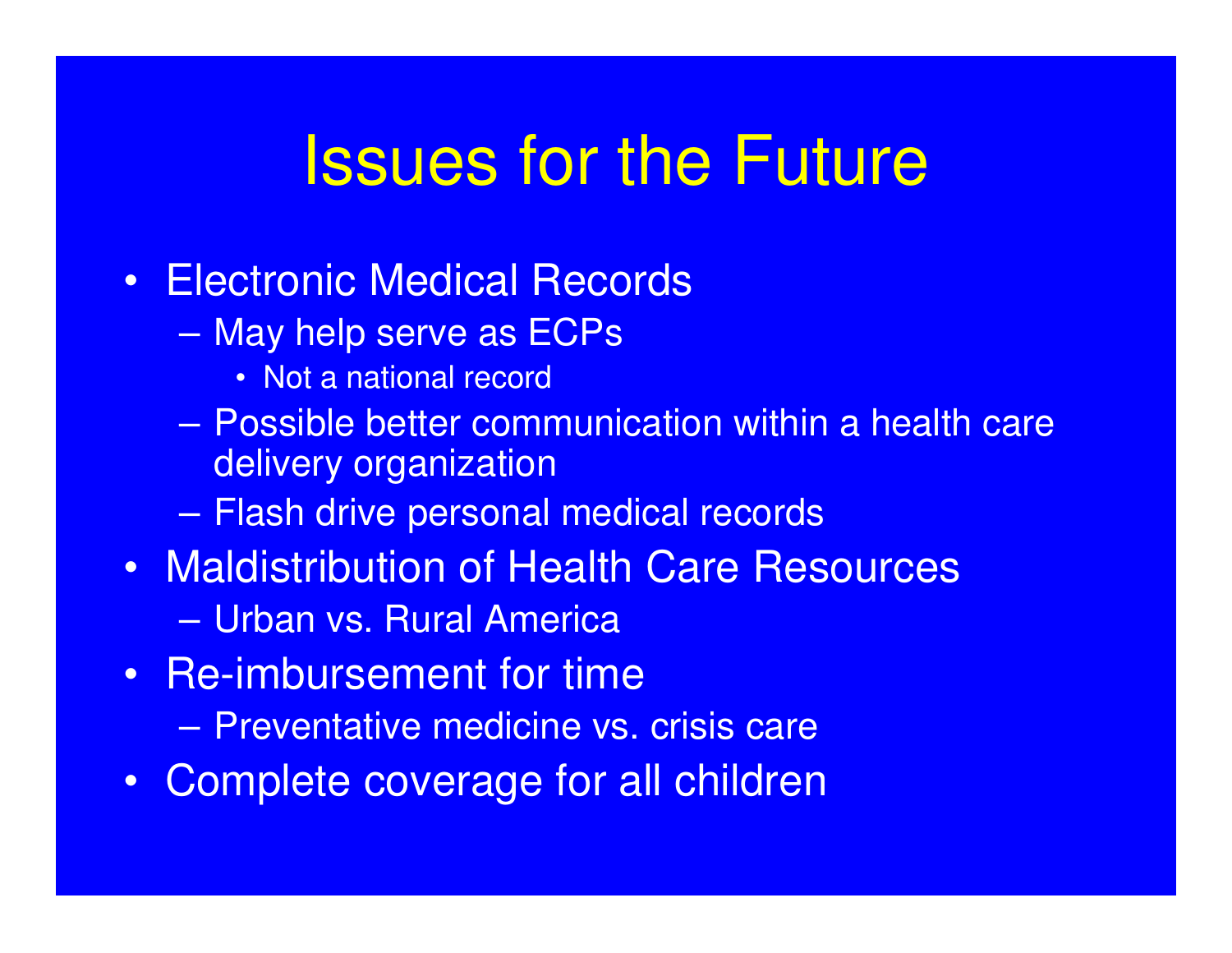

California's Governor's Mansion